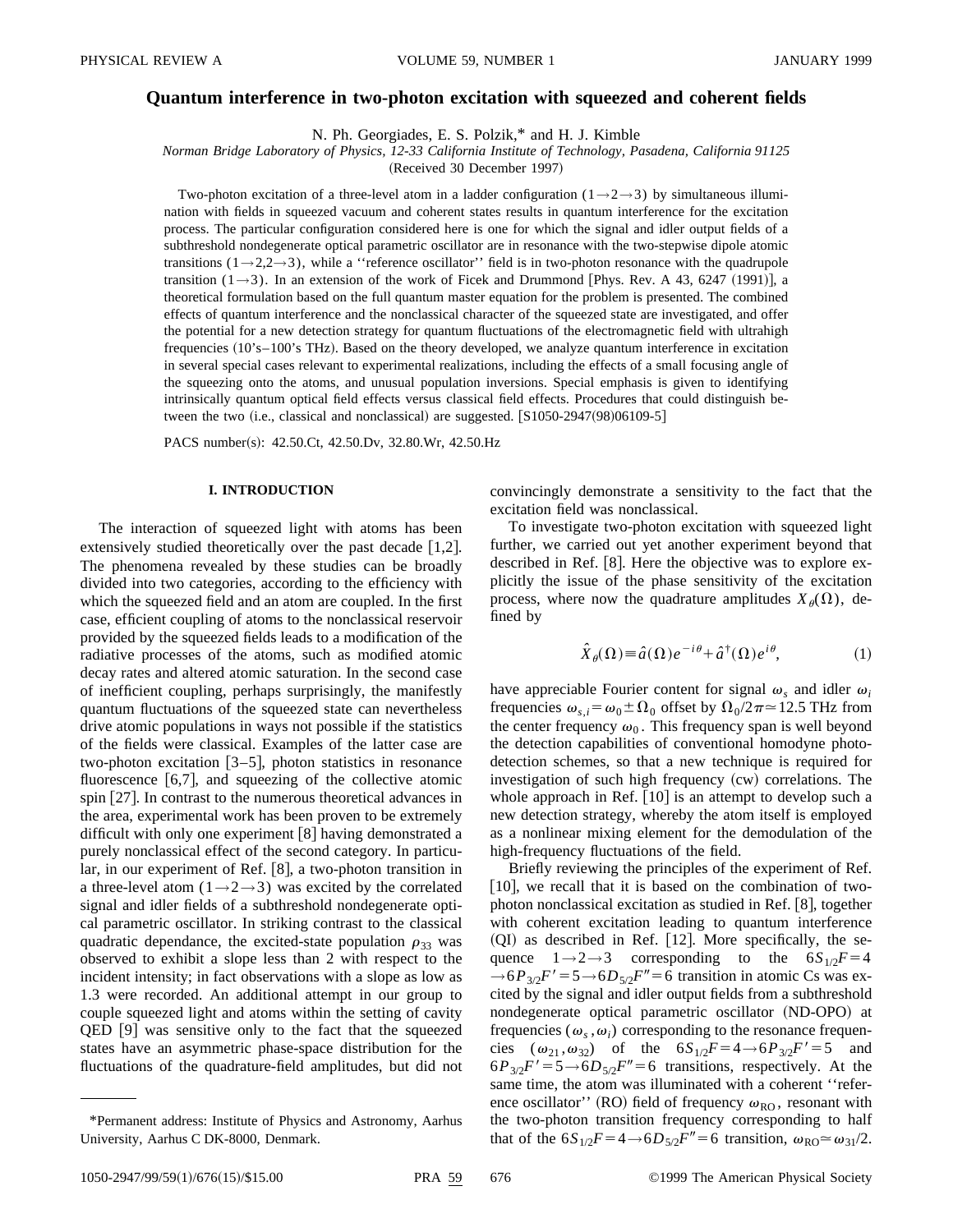Hence, the excited state 3 could be reached via two pathways, i.e., either via two dipole stepwise absorptions from the signal and idler fields, resulting in the 1*→*2 and 2*→*3 transitions, respectively, or via quadrupole, two-photon absorption from the RO field, which leads to the direct 1*→*3 transition. The amplitudes for these two indistinguishable excitation pathways interfere coherently to result in QI which can manifest itself as a modulation of the excited-state population  $\rho_{33}$  as the phases of the various excitation fields are varied. As observed and analyzed in Ref.  $[10]$ , this effect can lead to phase-sensitive detection of squeezing for signal and idler fields separated by hundreds of THz, where in Ref.  $[10]$ the correlated signal and idler fields were separated by 25 THz. Implicit in this discussion is that the excitation fields are phase coherent over the relevant relaxation time *T* over the other which is a necessary condition for the preservation of QI. If the excitation lasers were incoherent with each other over *T*, the total excitation probability would simply be the incoherent sum of the excitation probabilities of each pathway of excitation.

In the present paper, our goal is to extend the simple theoretical picture given in Ref.  $[10]$ , and to provide a general theoretical foundation for these types of experiments. We also wish to explore possible extensions of our work, with emphasis on the nonclassical properties of the squeezed fields in contrast to our previous theoretical analysis in Ref. [11] which deals with all-coherent-state excitation. To this end, in Sec. II we describe in more detail the radiation source and atomic system under consideration, and then in Sec. III present the Hamiltonian formulation of our problem. By drawing heavily on the prior analysis of Ref.  $|5|$ , in Sec. IV we derive the master equation for the atom illuminated with signal, idler, and reference oscillator fields, from which the Bloch equations that determine the dynamical evolution of the system follow in Sec. V. These equations are solved for the atomic populations in steady state in Sec. VI. Section VII is devoted to a discussion of the effects of a small solid angle over which the squeezed fields are focused onto the atom. Section VIII analyzes the effects of a large solid angle on the phase-sensitive features of the atomic populations and population inversions with an emphasis on distinguishing between quantum and classical effects. Finally, we end with conclusions in Sec. IX.

## **II. PHYSICAL SYSTEM**

The basic structure of the atomic system under consideration is shown on Fig. 1. A three-level atom with eigenstates  $|1\rangle$ ,  $|2\rangle$ , and  $|3\rangle$  is in a ladder configuration with eigenfrequencies  $\{\omega_{21}, \omega_{32}, \omega_{31}\}\$  defined by  $\omega_{ij} = (E_i - E_j)/\hbar$  and full width at half maximum atomic decay rates given by  $\gamma_2$ and  $\gamma_3$  for the transitions  $|2\rangle \rightarrow |1\rangle$  and  $|3\rangle \rightarrow |2\rangle$ , respectively. In addition, we define  $\Delta = |[(\omega_{31})/2] - \omega_{32}|$  $= |[(\omega_{31})/2] - \omega_{21}|$  to characterize the degree of nondegeneracy (i.e.,  $\Delta$  is the frequency distance of the intermediate excited state 2 from half the two-photon eigenfrequency of the atom; see Fig.  $1$ ).

This model atom is assumed to be illuminated by the field with positive frequency component  $\hat{\epsilon} = \hat{\epsilon}_0 + \hat{\epsilon}_q$ , which is composed of the following two parts: First, the field  $\hat{\epsilon}_0$  is



FIG. 1. Schematic representation of the atomic system under consideration.

taken to be in a coherent state with eigenvalue given by  $\varepsilon_0 = \epsilon_0 e^{-i(\omega_0 t + \phi_0)}$ , where  $\epsilon_0$  is the amplitude and  $\phi_0$  the spatial phase of the field at the position of the atom. We will refer to  $\varepsilon_0$  as the RO. Second, the field  $\hat{\varepsilon}_q$  is taken to be the output of a subthreshold ND-OPO. As usual  $[13]$ , the output of the ND-OPO consists of two energy-carrying sidebands, namely, the signal and idler fields with spectral distributions centered at frequencies  $\omega_{s,i} = \omega'_0 \pm \Delta'$ , respectively, and placed symmetrically around the frequency  $\omega_0'$ . A real ND-OPO can generate many such pairs of sidebands, but, due to atomic resonance conditions described below, only a single pair is relevant for the problem considered here. For the purposes of the present analysis (and as is at the core of our experiment [10]) we assume that the frequency  $\omega_0$  of the coherent field  $\hat{\epsilon}_0$  is the same as that of the central frequency  $\omega_0'$  for the signal and idler fields  $(\omega_0 = \omega_0')$ . Therefore, the electromagnetic field illuminating the atoms consists of three main frequency components centered at  $\omega_0$ ,  $\omega_s = \omega_0 + \Delta'$ , and  $\omega_i = \omega_0 - \Delta'$ . The detunings of these components of the driving field from the atomic eigenfrequencies are defined by  $\delta_0$ ,  $\delta_i$  and  $\delta_s$ :

$$
\omega_0 = \frac{\omega_{31}}{2} + \delta_0,
$$
  
\n
$$
\omega_s = \omega_{21} + \delta_s,
$$
  
\n
$$
\omega_i = \omega_{32} + \delta_i.
$$
\n(2)

Since  $\omega_{s,i} = \omega_0 \pm \Delta'$ , we have that

$$
\delta_s = \delta_0 + (\Delta' - \Delta),
$$
  
\n
$$
\delta_i = \delta_0 - (\Delta' - \Delta).
$$
\n(3)

In the subsequent analysis, we assume that  $\omega_0 \approx \omega_{13}/2$ , i.e.,  $\delta_0$  is small, and that  $\Delta \approx \Delta'$ , with the residual detunings  $\delta_s$ and  $\delta_i$ , on the order of the atomic linewidths ( $\gamma_2, \gamma_3$ ). We also take the quantum field  $\hat{\epsilon}_q$  to be a broadband field with respect to the atomic linewidths ( $\gamma_2, \gamma_3$ ), so that  $\delta_s$  and  $\delta_i$ do not enter the description of the dynamics of the system. This assumption allows us to avoid the complexity of finite bandwidth squeezed excitation  $[14]$ . However, the coherent part of the total excitation field  $\hat{\epsilon}_0$  is by definition narrowband, so that the detuning  $\delta_0$  will be important in the system's dynamics.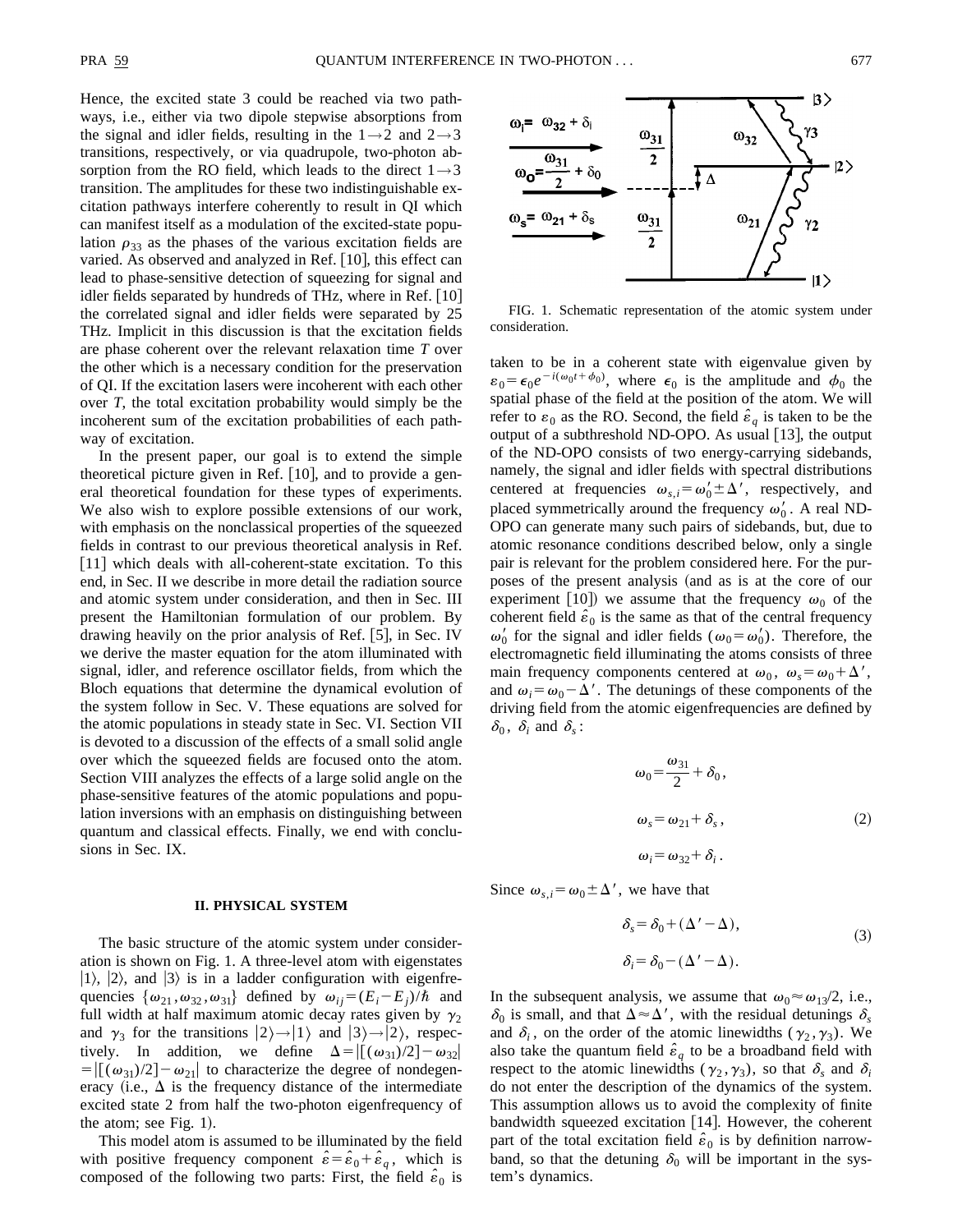Finally we describe the quantum field  $\hat{\epsilon}_q(t)$  in the time domain via the creation and annihilation operators  $\hat{a}(\omega)$  and  $\hat{a}^{\dagger}(\omega)$  in frequency domain, related to each other as usual by  $\hat{\epsilon}_q(t) = \int \sqrt{(\hbar \omega'/2\epsilon_0 V)} \hat{a}(\omega') e^{i\omega' t} d\omega'$ . The operators  $\hat{a}$  and  $\hat{a}^{\dagger}$  satisfy the commutation relation

$$
[\hat{a}^{\dagger}(\omega), \hat{a}(\omega')] = \delta(\omega - \omega'), \tag{4}
$$

and the nonclassical properties of the quantum field  $\hat{\epsilon}_q$  can be summarized in terms of the expectation values of the correlation functions of  $\hat{a}$  and  $\hat{a}^{\dagger}$  which are taken to be of the following form for the output of a ND-OPO  $[5]$ :

$$
\langle \hat{a}^{\dagger}(\omega)\hat{a}(\omega')\rangle = N(\omega)\delta(\omega - \omega')
$$
 (5)

and

$$
\langle \hat{a}(\omega)\hat{a}(\omega') \rangle = M(\omega)\delta(2\omega_0 - \omega - \omega')
$$
  
=  $M(2\omega_0 - \omega)\delta(2\omega_0 - \omega - \omega').$  (6)

The functions  $N(\omega)$  and  $M(\omega)$  are slowly varying functions of frequency  $\omega$ , peaked at the signal and idler frequencies  $\omega$ , and  $\omega_i$ , and of width given in terms of the (cold-cavity) linewidth of the ND-OPO. Furthermore, as shown in Ref.  $|5|$ ,

$$
|M(\omega)|^2 \le N(\omega)N(2\omega_0 - \omega) + \min[N(\omega), N(2\omega_0 - \omega)],
$$
\n(7)

with the complex number *M* written as

$$
M(\omega) = |M(\omega)|e^{i\phi_s}, \qquad (8)
$$

where  $\phi_s$  is the phase of the squeezed vacuum. We define quantum squeezing by the condition  $|M(\omega)|^2$  $>N(\omega)N(2\omega_0-\omega)$ . Note that for  $|M(\omega)|=0$  the statistics of the field become indistinguishable from a thermal source  $(i.e., a phase-symmetric distribution of fluctuations for the$ quadrature amplitudes of the field). Also, we will define a "classical" squeezed state to be such that  $0 < |M(\omega)|^2$  $\leq N(\omega)N(2\omega_0-\omega)$  (i.e., an asymmetric phase-space distribution for the quadrature amplitudes, but with a lower bound set by the vacuum fluctuations for the "quiet" quadrature). In Sec. VII, the distinction between the cases of quantum squeezing, classical squeezing, and thermal states will become important when we try to infer the nonclassical statistics of the exciting fields from the properties of the atomic excitation, and hence identify intrinsically quantum effects in the atomic processes.

Before proceeding with the full-theory analysis it is worth recalling the simplified analysis given in Ref. [10], which helps in motivating the subsequent discussion. There, the starting point was Mollow's  $[15]$  expression for the twophoton excitation rate, given in terms of the fourth-order correlation function  $D(\tau)$  of the excitation field  $\hat{\epsilon}$ ,

$$
D(\tau) \equiv \langle \hat{\varepsilon}^{\dagger}(t+\tau) \hat{\varepsilon}^{\dagger}(t+\tau) \hat{\varepsilon}(t) \hat{\varepsilon}(t) \rangle. \tag{9}
$$

Substituting  $\hat{\epsilon}(t) = \hat{\epsilon}_0 + \hat{\epsilon}_q$ , taking the Fourier transform of  $D(\tau)$ , and using the relations given by Eqs (4), (5), and (6), leads to

$$
\rho_{33} \propto \Phi(\Omega) = \epsilon_0^4 \left[ 1 + \frac{2M_{\text{eff}}}{\epsilon_0^2} \cos(2\phi_0 + \phi_s) \right] + 2\epsilon_0^2 N(\Omega), \tag{10}
$$

where

$$
\Phi(\Omega) \equiv (1/2\pi) \int e^{i\Omega \tau} D(\tau) d\tau
$$

and

$$
M_{\text{eff}} \equiv \int |M(\Omega')| d\Omega'.
$$

From this expression for the excited-state population  $\rho_{33}$ , it is obvious that  $\rho_{33}$  has an oscillating component whose origin is QI. Moreover, by monitoring this oscillating term one obtains a handle on  $M_{\text{eff}}$  which is a measure of the nonclassical correlations of the ND-OPO output. However, as explained in Ref.  $[10]$ , in order to claim that nonclassical observations between the signal and idler outputs of the ND-OPO have been observed, one must show that the quantum squeezing condition  $|M(\omega)|^2 > N(\omega)N(2\omega_0 - \omega)$  is satisfied. Unfortunately, the detection of  $M_{\text{eff}}$  using QI lacks a direct comparison of *N* with *M*, although alternative methods have been proposed  $[10]$ .

For completeness, we note that in the usual homodyne detection of squeezing the Fourier transform of the photocurrent is given by

$$
\Psi(\Omega) = \epsilon_0^4 \left[ 1 + \frac{2N_{\text{eff}}}{\epsilon_0^2} \right] + 2\epsilon_0^2 [N(\Omega) + |M(\Omega)| \cos(2\phi_0 + \phi_s)], \tag{11}
$$

where  $N_{\text{eff}} \equiv \int N(\Omega') d\Omega'$ . The second term in this case is proportional to the usual definition of the spectrum of squeezing [13,16,17] given by  $S(\Omega,\theta) = 2[N(\Omega)+|M(\Omega)|\cos \theta]$ , which takes negative values only if the quantum squeezing condition is satisfied.

In summary, comparing the methods of QI and the traditional homodyne detection of squeezing, we emphasize that while QI allows access to nonclassical correlations between fields that differ in frequency by  $10's - 100's$  of THz (via *M*), the validation of the condition for quantum squeezing is not so trivial. On the other hand while the usual homodyne method automatically compares *M* with *N*, it cannot detect correlations between fields that are separated in frequency by more than few tens of GHz, because of the technical limitations of the speed of available photodetectors. More details about this issue can be found in Ref.  $[10]$ .

#### **III. HAMILTONIAN FORMULATION**

Our system is similar to the one studied by Ficek and Drummond in Ref.  $[5]$ , with the important addition of the RO field  $\hat{\epsilon}_0$ . We have therefore chosen the master equation of Ref.  $[5]$  as our starting point. Since the bulk of the formalism used here to deal with the quantum fields is drawn from Ref.  $|5|$ , we will briefly explain the origin of and notations for the various terms. Note, however, that the addition of the classical RO field as part of the total excitation field,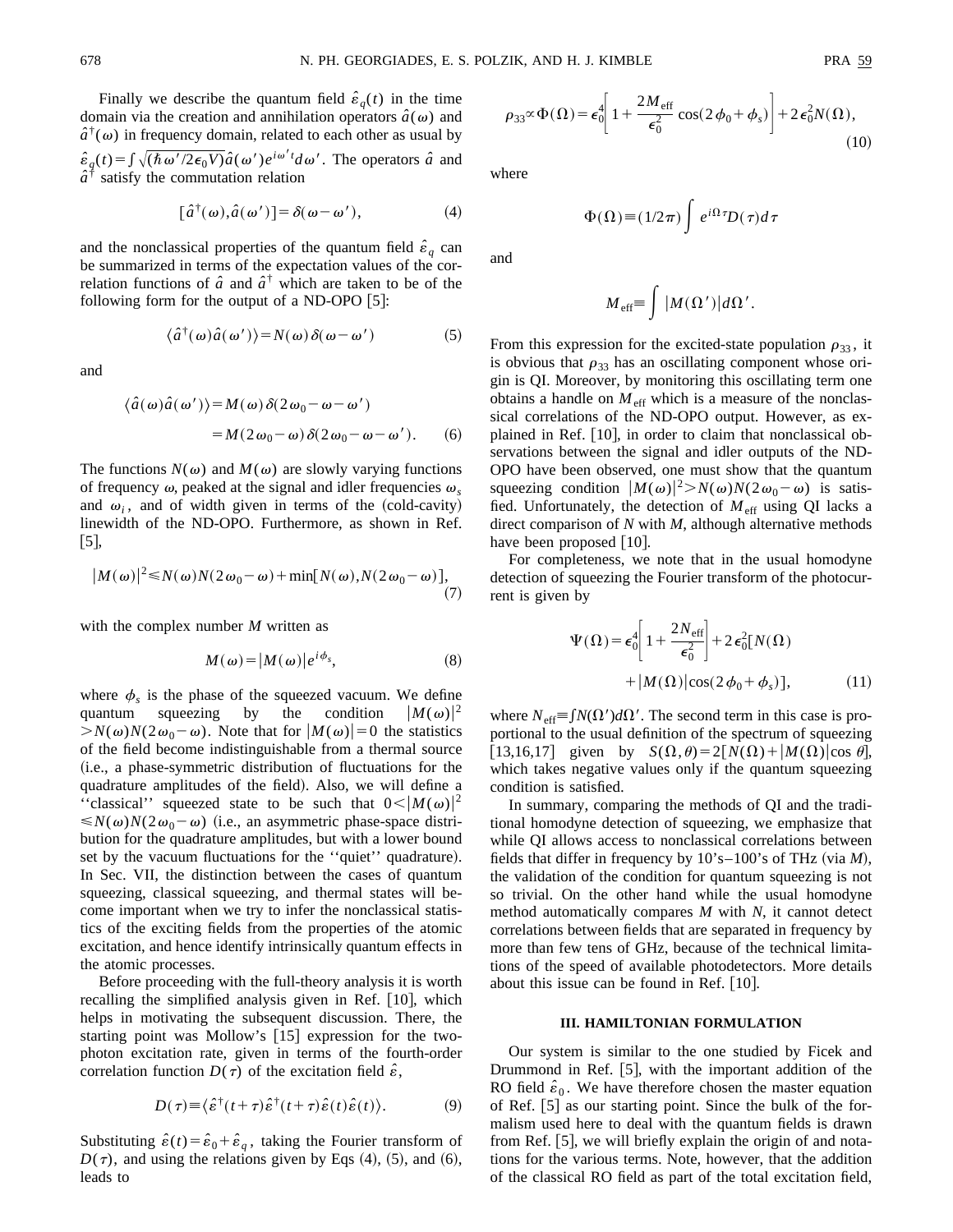leads to a rich new phenomenology arising from quantum interference of excitation pathways, which is a new arena within the context of the interaction of squeezed light with atoms.

With this in mind, we begin by writing the total Hamiltonian  $H_{\text{tot}}$  of the system as

$$
H_{\text{tot}} = H_A + H_F + H_{\text{int}},\tag{12}
$$

where  $H_A$  describes the free evolution of atomic operators, and is given by

$$
H_A|m\rangle = E_m|m\rangle,\tag{13}
$$

for each of the atomic eigenstates  $m=1$ , 2, and 3.  $H<sub>F</sub>$  is the free-field Hamiltonian given by

$$
H_F = \hbar \int a^{\dagger}(\omega) a(\omega) \omega \, d\omega, \tag{14}
$$

where the coherent state field  $\hat{\epsilon}_0$  has been ignored in  $H_F$ since it contributes only a *c* number to the overall energy. The interaction of the field with the atom is described by  $H_{\text{int}}$ , defined to be

$$
H_{\rm int} = i\hbar \int d\omega \left\{ \left[ \sum_{i} \sum_{j \neq i} g_{ij}(\omega) S_{ij} \right] a(\omega) - \text{H.c.} \right\} - i\hbar Q'_{o} \left[ (S_{31} e^{-i2(\delta_{0} t + \phi_{0})} - S_{13} e^{i2(\delta_{0} t + \phi_{0})}) + i(\beta_{3} S_{33} - \beta_{1} S_{11}) \right], (15)
$$

where  $g_{ij}$  are coupling coefficients and  $S_{ij}$  atomic operators defined by  $S_{ij} = |i\rangle\langle j|, i, j = 1, 2,$  and 3. As usual these operators satisfy the commutation relation

$$
[S_{ij}, S_{pq}] = S_{iq} \delta_{jp} - S_{pj} \delta_{qi}, \qquad (16)
$$

where  $\delta_{ij}$  is the Kroniger delta function. Note that in the electric-dipole approximation,  $g_{13}=0$ . The parameter  $Q'_{o}$  is a ''Rabi-like'' frequency that takes the form

$$
Q'_{o} = \frac{\mu_1 \mu_2 \epsilon_0^2}{4 \Delta \hbar^2},\tag{17}
$$

where  $\mu_1$  and  $\mu_2$  are the dipole moments that couple the  $|1\rangle \leftrightarrow |2\rangle$  and  $|2\rangle \leftrightarrow |3\rangle$  transitions, respectively.

Before proceeding further let us take a moment to examine Eq.  $(15)$  beginning with the first term which describes the interaction of the atoms with the quantum field  $\hat{\epsilon}_q$  and which has been extensively discussed in Ref. [5]. This first term is responsible for driving the  $|1\rangle \leftrightarrow |2\rangle$  and  $|2\rangle \leftrightarrow |3\rangle$  atomic transitions. To account for the additional coherent-state component of the field  $\hat{\epsilon}_0$ , we add to the interaction Hamiltonian the second term of Eq.  $(15)$ , which is an effective Hamiltonian of the form analogous to that for the semiclassical interaction of a coherent field with an atomic dipole  $[18]$ . However, because this term describes a two-photon transition, the usual Rabi frequency  $\Omega \propto \epsilon r$  has been replaced with the two-photon analog given by  $Q'_o \propto \epsilon^2 r^2$  (note that, for a three-level system,  $\langle r \rangle_{12} \langle r \rangle_{23} = \langle r^2 \rangle_{13}$ .

This form of an effective Hamiltonian has been extensively used for the study of two-photon absorption by many authors  $[19–22]$ , and is valid under the assumption that the three-level atom is far from degenerate [23] (i.e.,  $\omega_{ii} \ge \Delta$  $\gg \delta_k$ ), which we assume to be the case in our work as well. The parameters  $\beta_1$  and  $\beta_3$  quantify the strength of the intensity-dependent Stark shifts of the  $|1\rangle$  and  $|3\rangle$  levels, respectively, due to the virtual transition to the intermediate  $\langle 2 \rangle$  level [22], and can be shown from Ref. [20] [Eq.  $(63)$ ] and the definition of  $Q'_{o}$  to be related to each other by

$$
\beta_1 = \frac{1}{\beta_3} = \frac{|\mu_2|}{|\mu_1|} \approx \left(\frac{\gamma_3}{\gamma_2}\right)^{1/2},
$$
\n(18)

where the last equality follows from Eq.  $(21)$  in Ref. [5].

## **IV. MASTER EQUATION**

To simplify the subsequent analysis, we rewrite the total Hamiltonian  $H_{\text{tot}}$  as being composed of two parts, namely,

$$
H_{\text{tot}} = H_{\text{FD}} + H_0,\tag{19}
$$

where  $H_{FD}$  is the part of the Hamiltonian analyzed by Ficek and Drummond in Ref.  $[5]$  given by

$$
H_{\rm FD} = H_A + H_F + i\hbar \int d\omega \left\{ \left[ \sum_i \sum_{j \neq i} g_{ij}(\omega) S_{ij} \right] a(\omega) - \text{H.c.} \right\},\tag{20}
$$

while  $H_0$  is an "*effective*" interaction Hamiltonian given by

$$
H_0 = -i\hbar Q_o'[(S_{31}e^{-2i(\delta_0 t + \phi_0)} - S_{13}e^{2i(\delta_0 t + \phi_0)}) + i(\beta_3 S_{33} - \beta_1 S_{11})],
$$
\n(21)

and describes the addition of the RO driving field  $\hat{\epsilon}_0$ .

From Eq. (19), we derive a master equation for the atom, composed of two parts,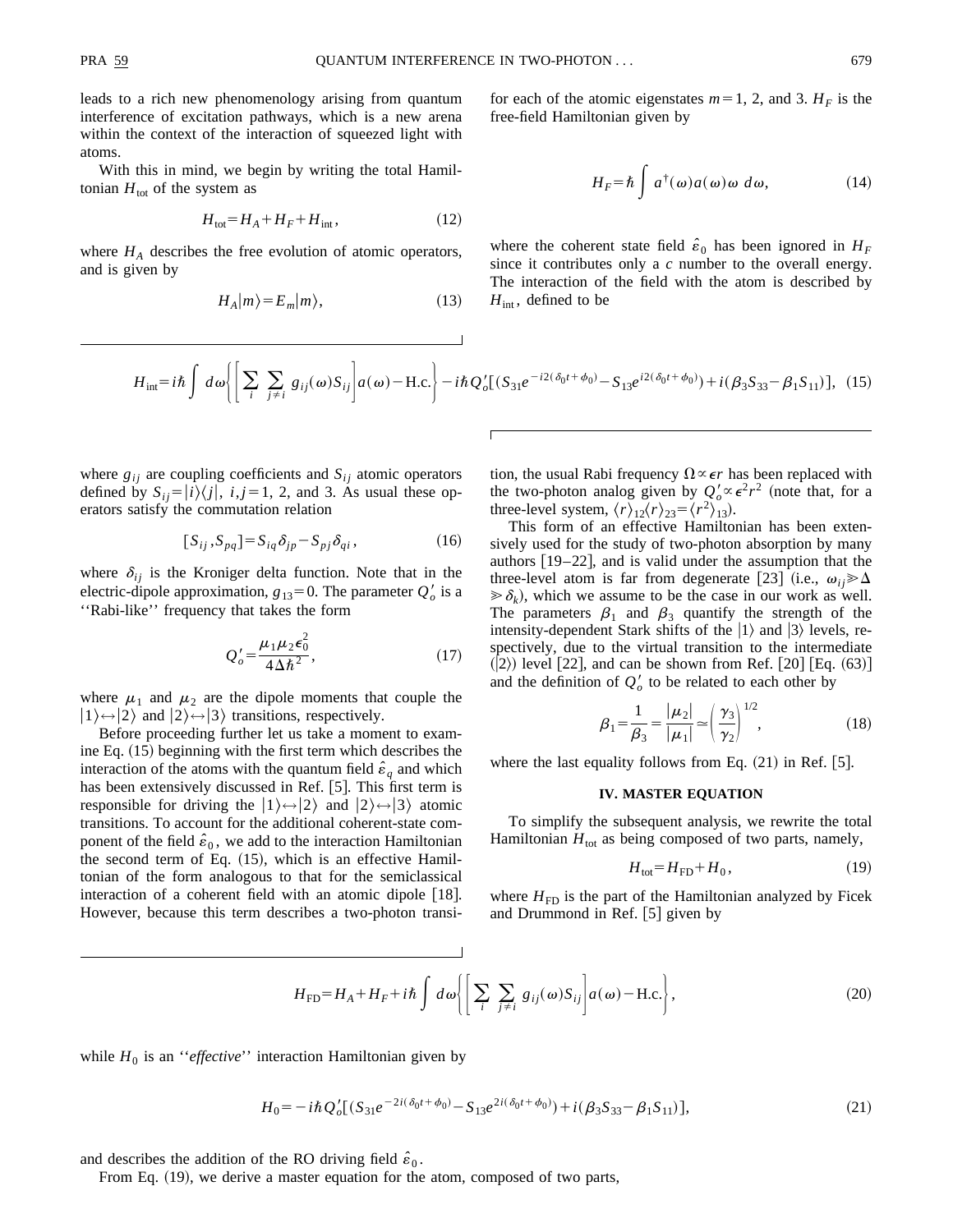$$
\frac{\partial \rho}{\partial t} = \left(\frac{\partial \rho}{\partial t}\right)_{\text{FD}} - Q'_{o}[(S_{31}e^{-2i(\delta_{0}t + \phi_{0})} - S_{13}e^{2i(\delta_{0}t + \phi_{0})}) - i(\beta_{3}S_{33} - \beta_{1}S_{11}), \rho],\tag{22}
$$

with the first term  $(\partial \rho/\partial t)_{FD}$  being identical to that analyzed by Ficek and Drummond in Ref. [5], and the second describing the interaction of the atom with the additional  $\hat{\epsilon}_0$  field. Furthermore, we adopt the simplified notation of Ref. [5], namely,  $S_i^- = (S_i^+)^{\dagger} \equiv S_{i,i+1}$  and  $\omega_i \equiv \omega_{i+1,i}$ . Then, expanding Eq. (22) results in the following expression:

$$
\frac{\partial \rho}{\partial t} = -\sum_{i,j=1}^{2} [M(\omega_{i}) \eta_{ij} - i\Delta \omega_{ij}] (S_{i}^{+} \rho S_{j}^{+} - S_{j}^{+} S_{i}^{+} \rho + S_{j}^{+} \rho S_{i}^{+} - \rho S_{i}^{+} S_{j}^{+}) e^{i(\omega_{i} + \omega_{j} - 2\omega_{o})t} - \sum_{i,j=1}^{2} [M^{*}(\omega_{i}) \eta_{ij}^{*} + i\Delta \omega_{ij}^{*}]
$$
\n
$$
\times (S_{i}^{-} \rho S_{j}^{-} - S_{j}^{-} S_{i}^{-} \rho + S_{j}^{-} \rho S_{i}^{-} - \rho S_{i}^{-} S_{j}^{-}) e^{-i(\omega_{i} + \omega_{j} - 2\omega_{o})t} - \sum_{i,j=1}^{2} N(\omega_{i}) \gamma_{ij} (\rho S_{j}^{-} S_{i}^{+} + S_{j}^{-} S_{i}^{+} \rho - 2S_{i}^{+} \rho S_{j}^{-}) e^{i(\omega_{i} - \omega_{j})t}
$$
\n
$$
-\sum_{i,j=1}^{2} [N(\omega_{i}) + 1] \gamma_{ij} (\rho S_{i}^{+} S_{j}^{-} + S_{i}^{+} S_{j}^{-} \rho - 2S_{j}^{-} \rho S_{i}^{+}) e^{i(\omega_{i} - \omega_{j})t} - i \sum_{i=1}^{2} (\Delta \omega_{i}^{0} + \Delta \omega_{i}) (|\dot{\gamma}\langle i| \rho - \rho |i\rangle\langle i|)
$$
\n
$$
-Q'_{o}[(S_{31}\rho - \rho S_{31})e^{-2i(\delta_{0}t + \phi_{0})} - (S_{13}\rho - \rho S_{13})e^{2i(\delta_{0}t + \phi_{0})}] + iQ'_{o}[\beta_{3}(S_{33}\rho - \rho S_{33}) - \beta_{1}(S_{11}\rho - \rho S_{11})], \qquad (23)
$$

where the first five terms correspond to the results of Ficek and Drummond of Ref.  $[5(a)]$ , Eq.  $(20)$ , while the last two terms are due to  $\hat{\epsilon}_0$ . In the above equation  $\gamma_{ii}$ ,  $i=1$  and 2, are equal to half the radiative decay constants for the  $|1\rangle \rightarrow |2\rangle$  and  $|2\rangle \rightarrow |3\rangle$  transitions (hence  $\gamma_{11} = \gamma_2/2$  and  $\gamma_{22} = \gamma_3/2$ ). The additional damping terms  $\gamma_{12}$  and  $\gamma_{21}$  [as defined in Eq.  $(21)$  of Ref.  $[5(a)]$  are in general nonzero, but because we assume that the atom has nonequidistant energy levels, with  $\Delta$  large, these terms are rapidly oscillating and may be dropped. In the above equation, the presence of squeezing and the fact that  $M = \langle aa \rangle \neq 0$  introduce the additional damping constants  $\eta_{ii}$  [as defined in Eq. (21) of Ref. [5(a)]] which are similar to the more traditional  $\gamma_{ii}$ . However, relative to  $\gamma_{ij}$ , the situation is reversed for  $\eta_{ij}$ , for which only  $\eta_{12}$  and  $\eta_{21}$  contribute, while the terms  $\eta_{11}$  and  $\eta_{22}$  enter in fast oscillating terms that may be neglected. In addition, it can be shown from Ref. [5] that  $\eta_{12} = \eta_{21}^*$  $= \frac{1}{2}\sqrt{\gamma_2\gamma_3}$ , where any nonzero phase associated with  $\eta_{12}$  has been absorbed without loss of generality into the phase of the complex number *M*. The terms  $\Delta \omega_{ij}$  are frequency shifts caused by the presence of squeezing, while  $\Delta \omega_i$  and  $\Delta \omega_i^0$  are the more familiar Stark and Lamb shifts, respectively [explicitly defined in Eq.  $(21)$  of Ref.  $[5(a)]$ . More details and explicit derivation formulas for all the parameters  $\eta_{ij}$ ,  $\gamma_{ij}$ ,  $\Delta \omega_{ij}$ ,  $\Delta \omega_i$ , and  $\Delta \omega_i^0$  can be found in Ref. [5].

#### **V. EQUATIONS OF MOTION**

Next, we expand Eq.  $(23)$  for the various components of the density matrix, which leads to the following differential equations for the atomic populations  $\rho_{11}$ ,  $\rho_{22}$ , and  $\rho_{33}$ :

$$
\frac{\partial \rho_{11}}{\partial t} = (M(\omega_2) \eta_{21} - i\Delta \omega_{21}) \rho_{13} e^{-2i\delta_0 t} + (M^*(\omega_2) \eta_{21}^* \n+ i\Delta \omega_{21}^*) \rho_{31} e^{2i\delta_0 t} - N(\omega_1) \gamma_2 \rho_{11} + (N(\omega_1) + 1) \gamma_2 \rho_{22} \n+ Q_o'(\rho_{13} e^{-2i(\delta_0 t + \phi_0)} + \rho_{31} e^{2i(\delta_0 t + \phi_0)}),
$$
\n(24)

$$
\frac{\partial \rho_{22}}{\partial t} = -\{ [M(\omega_1) \eta_{12} - i\Delta \omega_{12}] + [M(\omega_2) \eta_{21} \n- i\Delta \omega_{21}] \} \rho_{13} e^{-2i\delta_0 t} - \{ [M^*(\omega_2) \eta_{21}^* + i\Delta \omega_{21}^*] \n+ [M^*(\omega_1) \eta_{12}^* + i\Delta \omega_{12}^*] \} \rho_{31} e^{2i\delta_0 t} - N(\omega_2) \gamma_3 \rho_{22} \n+ N(\omega_1) \gamma_2 \rho_{11} - (N(\omega_1) + 1) \gamma_2 \rho_{22} \n+ [N(\omega_2) + 1] \gamma_3 \rho_{33}, \qquad (25)
$$

and

$$
\frac{\partial \rho_{33}}{\partial t} = [M(\omega_1) \eta_{12} - i\Delta \omega_{12}] \rho_{13} e^{-2i\delta_0 t} + [M^*(\omega_1) \eta_{12}^* + i\Delta \omega_{12}^*] \rho_{31} e^{2i\delta_0 t} + N(\omega_2) \gamma_3 \rho_{22} - (N(\omega_2) + 1) \gamma_3 \rho_{33} - Q'(\rho_{13} e^{-2i(\delta_0 t + \phi_0)} + \rho_{31} e^{2i(\delta_0 t + \phi_0)}), \qquad (26)
$$

while for the atomic coherences  $\rho_{12}$ ,  $\rho_{23}$ , and  $\rho_{13}$  we obtain

$$
\frac{\partial \rho_{12}}{\partial t} = (M^*(\omega_2) \eta_{21}^* + i\Delta \omega_{21}^*) \rho_{32} e^{2i\delta_0 t} - \frac{1}{2} [N(\omega_2) \gamma_3 + N(\omega_1) \gamma_2 + (N(\omega_1) + 1) \gamma_2] \rho_{12} + i [(\Delta \omega_2^0 + \Delta \omega_2) - (\Delta \omega_1^0 + \Delta \omega_1)] \rho_{12} + Q_o' \rho_{32} e^{2i(\delta_0 t + \phi_0)} - i \beta_1 Q_o' \rho_{12},
$$
\n(27)

$$
\frac{\partial \rho_{23}}{\partial t} = (M^*(\omega_1) \eta_{12}^* + i\Delta \omega_{12}^*) \rho_{21} e^{2i\delta_0 t} - \frac{1}{2} \{N(\omega_2) \gamma_3 + [N(\omega_2) + 1] \gamma_2\} \rho_{23}
$$

$$
+ [\alpha(\omega_2) + 1] \gamma_3 + [N(\omega_1) + 1] \gamma_2\} \rho_{23}
$$

$$
- i(\Delta \omega_2^0 + \Delta \omega_2) \rho_{23} - Q_o' \rho_{21} e^{2i(\delta_0 t + \phi_0)}
$$

$$
- i\beta_3 Q_o' \rho_{23}, \qquad (28)
$$

and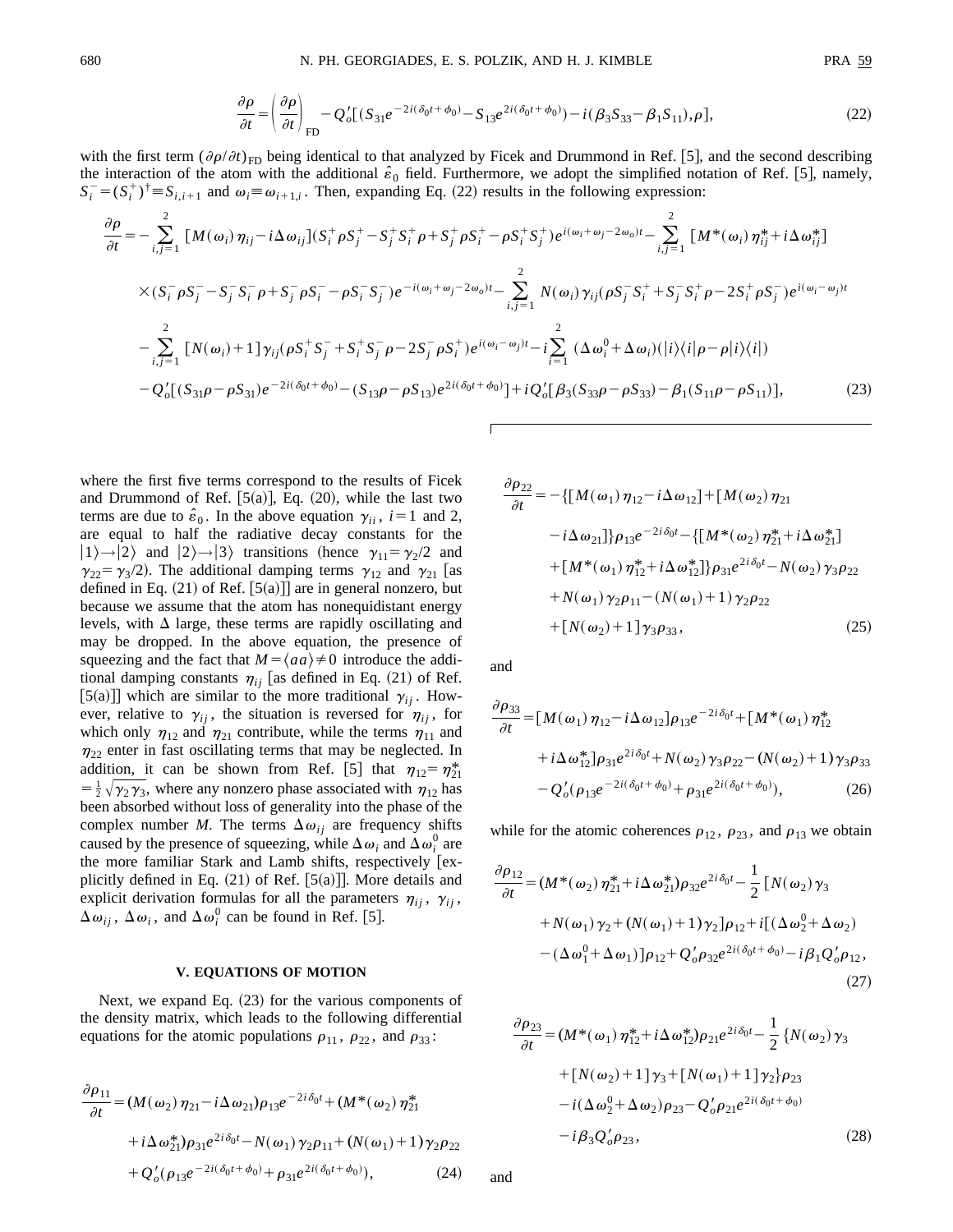$$
\frac{\partial \rho_{13}}{\partial t} = -\{ \left[ M^*(\omega_1) \eta_{12}^* + i \Delta \omega_{12}^* \right] + \left[ M^*(\omega_2) \eta_{21}^* \right. \\ \left. + i \Delta \omega_{21}^* \right] \} \rho_{22} e^{2i\delta_0 t} + \left[ M^*(\omega_2) \eta_{21}^* + i \Delta \omega_{21}^* \right] \rho_{33} e^{2i\delta_0 t} \\ \left. + \left[ M^*(\omega_1) \eta_{12}^* + i \Delta \omega_{12}^* \right] \rho_{11} e^{2i\delta_0 t} - \frac{1}{2} \left[ N(\omega_1) \gamma_2 \right. \\ \left. + (N(\omega_2) + 1) \gamma_3 \right] \rho_{13} - i (\Delta \omega_1^0 + \Delta \omega_1) \rho_{13} + Q'_{\circ} \\ \left. \times (\rho_{33} - \rho_{11}) e^{2i(\delta_0 t + \phi_0)} - i (\beta_1 + \beta_3) Q'_{\circ} \rho_{13}. \right. \tag{29}
$$

Finally, the last three components of the density matrix,  $\rho_{21}$ ,  $\rho_{32}$ , and  $\rho_{31}$  are given by the complex conjugates of Eqs.  $(27)$ – $(29)$  since  $\rho_{ij} = \rho_{ji}^*$ . Also note that due to the trace condition Tr( $\rho$ ) = 1, only eight out of the nine components of the density matrix  $\rho_{ij}$ ,  $i, j \in \{1,2,3\}$ , are independent, which implies that the differential equations  $(24)–(26)$  are not independent, but satisfy  $(\partial \rho_{11}/\partial t) + (\partial \rho_{22}/\partial t) + (\partial \rho_{33}/\partial t)$  $=0.$  Note that these equations reduce to Eq. (3) of Ref.  $[5(b)]$ if the two-photon excitation  $Q'_{o} = 0$ .

At this point, we will deviate from Ficek and Drummond's notation and introduce a normalization that will cast all our equations into a dimensionless form. In particular we define a new dimensionless time  $\tau$  to be

$$
\tau = \gamma t,\tag{30}
$$

where 
$$
\gamma = \sqrt{\gamma_2 \gamma_3}
$$
. In addition all frequencies and detunings  
of the problem will be normalized to  $\gamma$ , beginning with the  
following normalized quantities:

$$
\delta_{ij} \equiv \frac{\Delta \omega_{ij}}{\gamma},\tag{31}
$$

$$
\delta_i^S \equiv \frac{\Delta \omega_i}{\gamma},\tag{32}
$$

$$
\delta_i^L \equiv \frac{\Delta \omega_i^0}{\gamma},\tag{33}
$$

where  $\delta_{ij}$  are the normalized frequency shifts due to the squeezing,  $\delta_i^S$  are the normalized Stark shifts, and  $\delta_i^L$  are the normalized Lamb shifts. Similarly, we normalize the twophoton Rabi frequency to  $Q_o = Q'_o / \gamma$  and the RO detuning from the two-photon transition to  $\delta_0 \rightarrow \delta_0 / \gamma$ , where, for notational simplicity,  $\delta_0$  will now imply a normalized quantity. By making these substitutions and change of variables in Eqs.  $(24)$ – $(29)$  we arrive at the following set of coupled differential equations for the independent elements of the density matrix:

$$
\frac{\partial \rho_{22}}{\partial \tau} = -[M - i(\delta_{12} + \delta_{21})]\rho_{13}e^{-2i\delta_0\tau} - [M^* + i(\delta_{21}^* + \delta_{12}^*)]\rho_{31}e^{2i\delta_0\tau} + \alpha N_1(1 - \rho_{22} - \rho_{33}) - \alpha(N_1 + 1)\rho_{22} - \frac{1}{\alpha}N_2\rho_{22} + \frac{1}{\alpha}(N_2 + 1)\rho_{33},
$$
\n(34)

$$
\frac{\partial \rho_{33}}{\partial \tau} = \left(\frac{1}{2} M - i \delta_{12}\right) \rho_{13} e^{-2i\delta_0 \tau} + \left(\frac{1}{2} M^* + i \delta_{12}^* \right) \rho_{31} e^{2i\delta_0 \tau} + \frac{1}{\alpha} N_2 \rho_{22} - \frac{1}{\alpha} (N_2 + 1) \rho_{33} - Q_o[\rho_{13} e^{-2i(\delta_0 \tau + \phi_0)} + \rho_{31} e^{2i(\delta_0 \tau + \phi_0)}],
$$
\n(35)

$$
\frac{\partial \rho_{12}}{\partial \tau} = \left(\frac{1}{2} M^* + i \delta_{12}^* \right) \rho_{32} e^{2i\delta_0 \tau} - \frac{1}{2} \left( N_2 \frac{1}{\alpha} + N_1 \alpha + (N_1 + 1) \alpha \right) \rho_{12} + i \left[ (\delta_2^L + \delta_2^S) - (\delta_1^L + \delta_1^S) - \frac{1}{\alpha} Q_o \right] \rho_{12} + Q_o \rho_{32} e^{2i(\delta_0 \tau + \phi_0)},
$$
\n(36)

$$
\frac{\partial \rho_{23}}{\partial \tau} = \left(\frac{1}{2} M^* + i \delta_{12}^* \right) \rho_{21} e^{2i\delta_0 \tau} - \frac{1}{2} \left[ N_2 \frac{1}{\alpha} + (N_2 + 1) \frac{1}{\alpha} + (N_1 + 1) \alpha \right] \rho_{23} - i \left[ (\delta_2^L + \delta_2^S) + \alpha Q_o \right] \rho_{23} - Q_o \rho_{21} e^{2i(\delta_0 \tau + \phi_0)},\tag{37}
$$

and

$$
\frac{\partial \rho_{13}}{\partial \tau} = -\left[M^* + i(\delta_{21}^* + \delta_{12}^*)\right] \rho_{22} e^{2i\delta_0 \tau} + i(\delta_{21}^* - \delta_{12}^*) \rho_{33} e^{2i\delta_0 \tau} + \left(\frac{1}{2} M^* + i\delta_{12}^*\right) (1 - \rho_{22}) e^{2i\delta_0 \tau} - \frac{1}{2} \left[N_1 \alpha + (N_2 + 1) \frac{1}{\alpha}\right] \rho_{13}
$$

$$
-i \left[ (\delta_1^L + \delta_1^S) + \left(\alpha + \frac{1}{\alpha}\right) Q_o \right] \rho_{13} + Q_o (2\rho_{33} + \rho_{22} - 1) e^{2i(\delta_0 \tau + \phi_0)}.
$$
(38)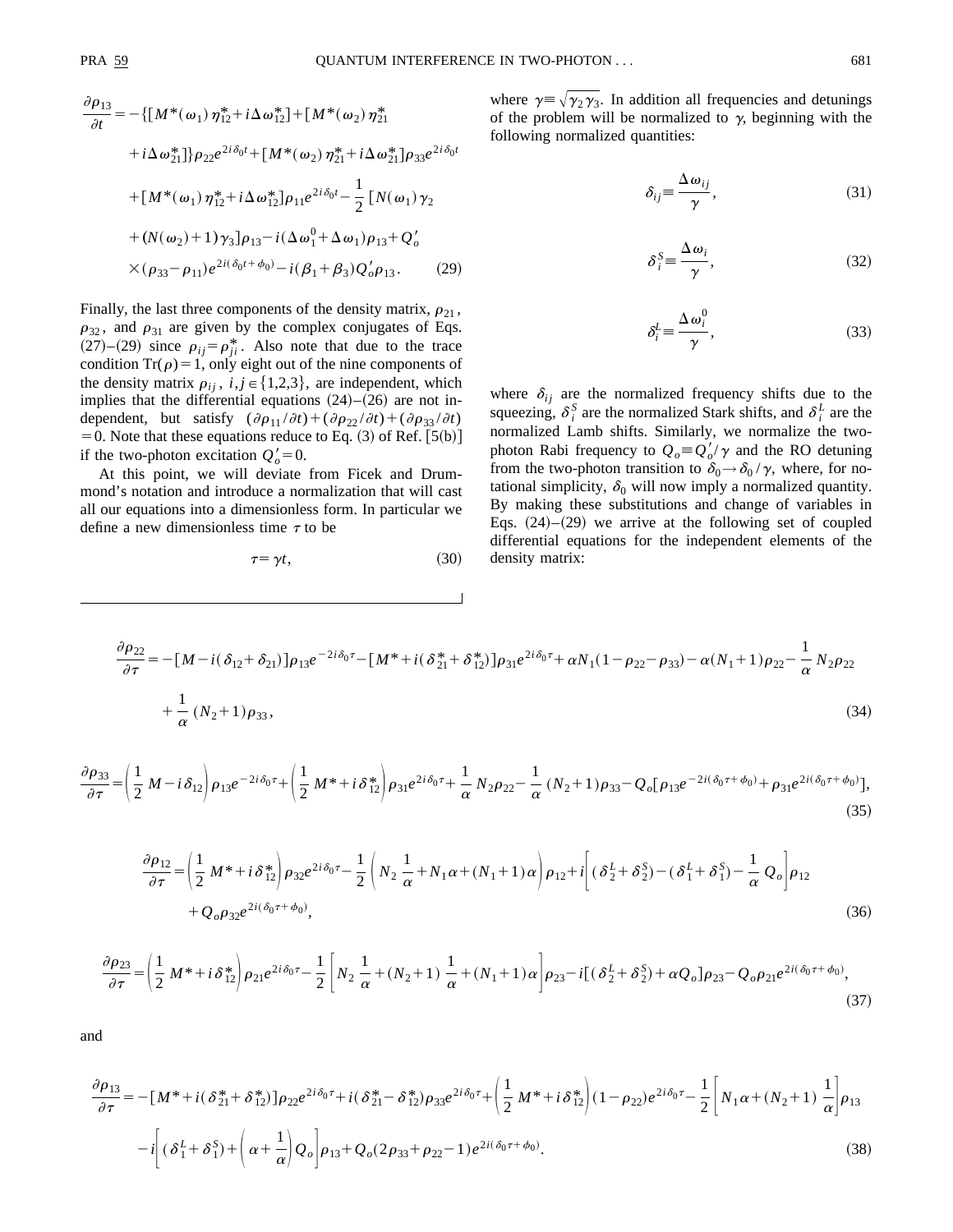In Eqs.  $(34)$ – $(38)$ , we used the simplified notation  $N_i = N(\omega_i)$  and  $M = M(\omega_i)$  for  $i = 1$  and 2, defined  $\alpha$  to be

$$
\alpha \equiv \left(\frac{\gamma_2}{\gamma_3}\right)^{1/2},\tag{39}
$$

and made the substitution  $\rho_{11}=1-\rho_{22}-\rho_{33}$ .

## **VI. ATOMIC POPULATIONS**

While the above set of coupled differential equations  $(34)$ – $(38)$  together with the complex conjugates of Eqs.  $(36)$ – $(38)$  fully describes the dynamics of the atomic system in terms of its density matrix, here we are only interested in the atomic populations. It is easy to see that the derivation of the populations is simplified by the fact that the equations of motion decouple into two groups of linearly independent differential equations. In particular, to solve for the atomic populations we only need to consider the closed set of differential equations for  $\rho_{22}$ ,  $\rho_{33}$ ,  $\rho_{13}$ , and  $\rho_{31}$ . By also neglecting frequency shifts due to the quantum field  $\hat{\epsilon}_q$  ( $\delta^L$  and  $\delta$ <sup>S</sup>) which are small corrections as discussed in Ref. [5], we solve for the steady-state cases  $\partial \rho_{22} / \partial \tau = 0$ ,  $\partial \rho_{33} / \partial \tau = 0$ ,  $\partial(\rho_{13}e^{-2i\delta_0\tau})/\partial \tau=0$ , and  $\partial(\rho_{31}e^{2i\delta_0\tau})/\partial \tau=0$ , and find a simple algebraic set of equations to describe the population dynamics of the atom. These equations are

$$
M\widetilde{\rho}_{13} + M^* \widetilde{\rho}_{13}^* = \alpha N_1 - \left(\alpha + 2\alpha N_1 + \frac{1}{\alpha} N_2\right)\rho_{22}
$$

$$
+ \left(\frac{1}{\alpha} - \alpha N_1 + \frac{1}{\alpha} N_2\right)\rho_{33},\tag{40}
$$

$$
\left(Q_{o}e^{-2i\phi_{0}} - \frac{1}{2}M\right)\tilde{\rho}_{13} + \left(Q_{o}e^{2i\phi_{0}} - \frac{1}{2}M^{*}\right)\tilde{\rho}_{13}^{*}
$$

$$
= \frac{1}{\alpha}N_{2}\rho_{22} - \frac{1}{\alpha}(N_{2}+1)\rho_{33},\tag{41}
$$

$$
\tilde{\rho}_{13} = \frac{1}{A} \left( -\frac{3}{2} M^* + Q_o e^{2i\phi_0} \right) \rho_{22} + 2 \frac{1}{A} Q_o e^{2i\phi_0} \rho_{33} + \frac{1}{A} \left( \frac{1}{2} M^* - Q_o e^{2i\phi_0} \right),
$$
\n(42)

where  $\tilde{\rho}_{13}$  is defined to be

$$
\tilde{\rho}_{13} \equiv \rho_{13} e^{-2i\delta_0 \tau}, \tag{43}
$$

and the quantity *A* is given by

$$
A = \frac{1}{2} \left[ N_1 \alpha + (N_2 + 1) \frac{1}{\alpha} \right] + i \left[ 2 \delta_0 + \left( \alpha + \frac{1}{\alpha} \right) Q_o \right].
$$
\n(44)

As we can see, the detuning of the RO field from the twophoton resonance,  $\delta_0 = \omega_0 - (\omega_{13}/2)$ , is the only detuning that enters the solution, as we indicated in Sec. II. Finally, substituting Eq.  $(42)$  and its complex conjugate into Eqs. (40) and (41) results in a set of two equations for  $\rho_{22}$  and  $\rho_{33}$ , which after some algebra can be written in the following forms:

$$
\Lambda_1 \rho_{22} + \Xi_1 \rho_{33} = 1 \tag{45}
$$

and

$$
\Lambda_2 \rho_{22} + \Xi_2 \rho_{33} = 1. \tag{46}
$$

For the special case when the coherent-field  $\hat{\epsilon}_0$  is resonant with the two-photon transition (i.e., for  $\delta_0 = 0$ ), and assuming that  $\hat{\epsilon}_0$  is a weak field so that the Stark shift contribution (i.e.,  $[\alpha+(1/\alpha)]Q_o$ ) can be neglected, the quantities  $\Lambda_1$ ,  $\Xi_1$ ,  $\Lambda_2$ , and  $\Xi_2$  can be shown to be equal to

$$
\Lambda_{1} = \frac{3|M|^{2} - 2Q_{o}|M|\cos\Phi - \frac{1}{2}\left[N_{1}\alpha + (N_{2} + 1)\frac{1}{\alpha}\right]\left(\alpha + 2\alpha N_{1} + \frac{1}{\alpha}N_{2}\right)}{|M|^{2} - 2|M|Q_{o}\cos\Phi - \frac{1}{2}\alpha N_{1}\left[N_{1}\alpha + (N_{2} + 1)\frac{1}{\alpha}\right]},
$$
\n(47)

$$
\Xi_{1} = \frac{-4Q_{o}|M|\cos\Phi + \frac{1}{2}\left[N_{1}\alpha + (N_{2}+1)\frac{1}{\alpha}\right]\left(\frac{1}{\alpha} - \alpha N_{1} + \frac{1}{\alpha}N_{2}\right)}{|M|^{2} - 2|M|Q_{o}\cos\Phi - \frac{1}{2}\alpha N_{1}\left[N_{1}\alpha + (N_{2}+1)\frac{1}{\alpha}\right]},
$$
\n(48)

$$
\Lambda_2 = \frac{4Q_o^2 + 3|M|^2 - 8Q_o|M|\cos\Phi - \frac{1}{\alpha}\left[N_1\alpha + (N_2 + 1)\frac{1}{\alpha}\right]N_2}{4Q_o^2 + |M|^2 - 4Q_o|M|\cos\Phi},\tag{49}
$$

and

$$
\Xi_2 = \frac{8Q_o^2 - 4Q_o|M|\cos\Phi + \frac{1}{\alpha}\left[N_1\alpha + (N_2 + 1)\frac{1}{\alpha}\right](N_2 + 1)}{4Q_o^2 + |M|^2 - 4Q_o|M|\cos\Phi},\tag{50}
$$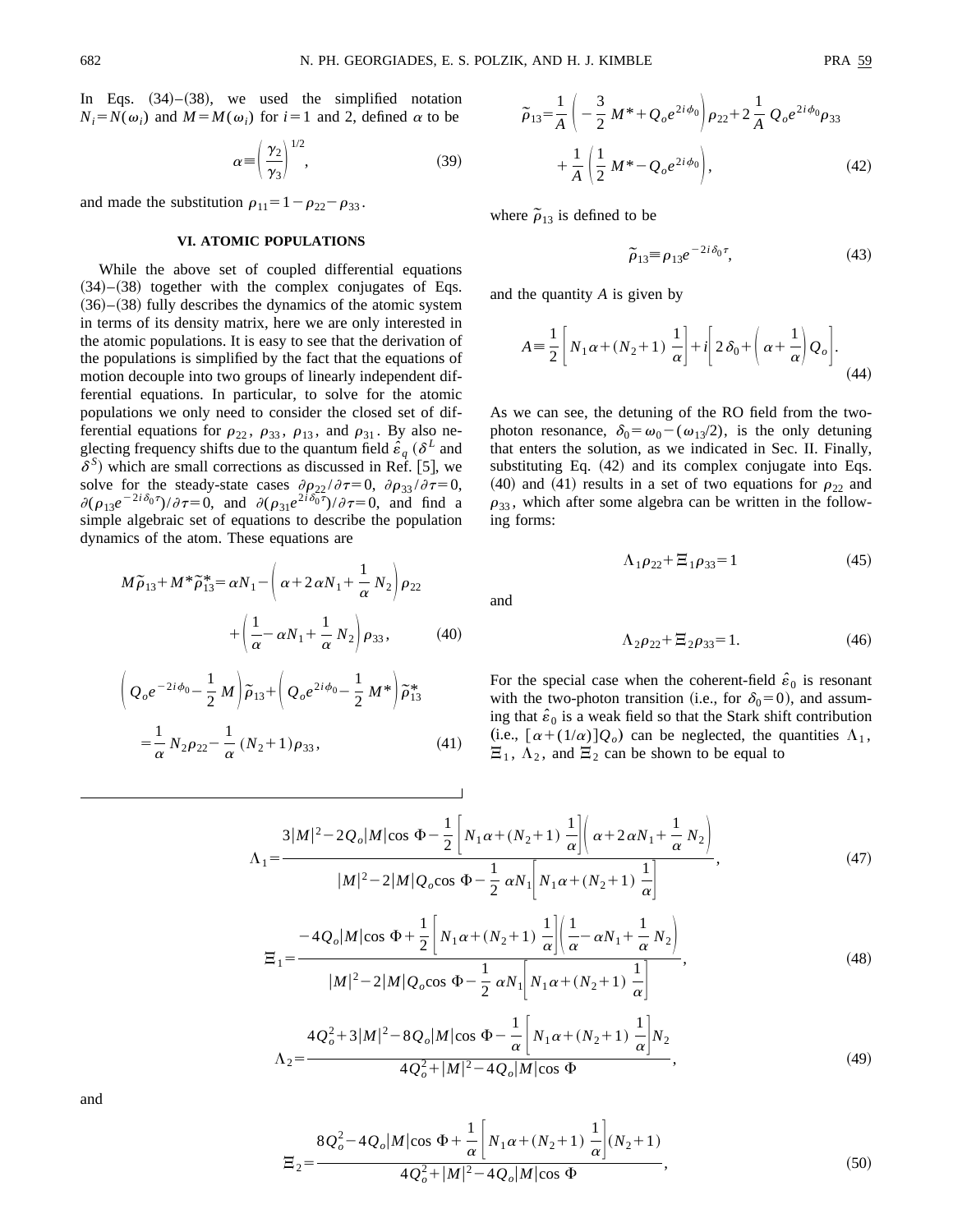while in the more general case where  $\delta_0 \neq 0$  these expressions become much more complicated. In Eqs.  $(47)$ – $(50)$  the phase  $\Phi$  is a combination of the phases of the squeezing  $\phi_s$ and of the RO  $\phi_0$ , and is given by

$$
\Phi = 2\,\phi_0 + \phi_s \,. \tag{51}
$$

Hence the solutions for the atomic populations  $\rho_{22}$  and  $\rho_{33}$ are given by

$$
\rho_{22} = \frac{\Xi_1 - \Xi_2}{\Lambda_2 \Xi_1 - \Xi_2 \Lambda_1}
$$
\n(52)

and

$$
\rho_{33} = \frac{\Lambda_2 - \Lambda_1}{\Lambda_2 \Xi_1 - \Xi_2 \Lambda_1}.
$$
\n(53)

In the subsequent discussion we concentrate on this special case for which  $\delta_0 = 0$  and for which the above solutions are valid with parameters given by Eqs.  $(47)–(50)$ .

Note that from the above solution it is clear that the atomic populations have a phase-sensitive modulation determined through the dependence of  $\Lambda_i$  and  $\Xi_i$  on  $\Phi$ , which is the only phase left in the final answer. Furthermore, we see that all phase-sensitive terms are of the form  $|M|_{Q_{\alpha} \cos \Phi}$ , corresponding to interference between the RO field as described by  $Q_0$  and the quantum field output of the ND-OPO as described by the correlations of the field-quadrature fluctuations given by  $M$ . However, since no cross (interference) terms between  $N_1$ ,  $N_2$ , and  $Q_0$  exist, we conclude that these correlation functions of the fields must be incoherent with each other. Indeed, as shown in Ref.  $[17]$ , the signal and idler outputs of the ND-OPO, when viewed in isolation from each other, are described by their total intensities  $N_1$  and  $N_2$ , respectively, and correspond to incoherent thermal fields and hence should not be expected to interfere with  $Q<sub>o</sub>$ , although they do contribute to the overall excitation probability by virtue of the energy they carry. More explicitly, note that for excitation with thermal fields  $(M=0)$  the coupling between  $\rho_{33}$  and  $\rho_{13}$ , due to the signal and idler fields, vanishes. By contrast, the quantum correlations between the signal and idler fields as given by *M* drive a nonzero coupling of  $\rho_{13}$ with  $\rho_{33}$ , as does  $Q_o$ , (assuming the RO and squeezed fields are phase coherent), thus giving rise to QI.

Concluding this section, we note that the precise way in which  $\Phi$  enters the populations is not completely obvious from Eqs.  $(52)$  and  $(53)$ , especially in view of the five additional parameters,  $(M, N_1, N_2, Q_o)$ , and  $\alpha$  and the algebraic complexity of the solution. As a result, a global presentation of all the features of our solution is not possible here, so that we will instead focus on a few cases of special interest.

### **VII. SQUEEZING OVER A SMALL SOLID ANGLE**

## **Phase-sensitive populations and quantum optical effects**

In the discussion so far we have implicitly assumed that the squeezing illuminates the atom from the full  $4\pi$  solid angle. However in a typical experimental setup, as for example in Refs.  $[8]$  and  $[10]$ , the squeezed field will be focused onto the atoms only over a small angle. In that case, as discussed in Ref. [5], the parameters  $N_1$ ,  $N_2$ , and *M* should be replaced by  $N_1v(\theta)$ ,  $N_2v(\theta)$ , and  $Mv(\theta)$ , where the function  $v(\theta)$  is given by

$$
v(\theta) = \frac{1}{2} [1 - \frac{1}{4} (3 + \cos^2 \theta) \cos \theta], \quad \theta \in (0, \pi), \quad (54)
$$

with  $\theta$  the angle over which squeezing is propagated. For reasonable experimental parameters with focusing angles,  $\theta \le 20^{\circ}$ , the values that  $v(\theta)$  takes are also small,  $v(\theta) \le 0.04$ , justifying a power expansion of the solutions given by Eqs.  $(52)$  and  $(53)$  with respect to the variable  $v(\theta)$ , which after some algebra reduce to

and

$$
\rho^{33} \approx [4\alpha^2 \Omega_o^2 + (|M|^2 \alpha^2 + N_1 N_2) v^2(\theta) - 4\alpha^2 Q_o |M| v(\theta) \cos \Phi] + O[v^3(\theta)].
$$
 (56)

 $\rho_{22} \approx N_1 v(\theta) + O[v^2(\theta)]$  (55)

From Eq.  $(55)$ , we see that the excited-state population  $\rho_{22}$  of the  $|2\rangle$  level, to the lowest term in  $v(\theta)$ , is proportional to the power of the resonant to the  $|1\rangle \rightarrow |2\rangle$  transition field component, as given by the field's occupation number  $N_1$ . We also observe that  $\rho_{22}$  exhibits no signs of modulation to this order of  $v(\theta)$ .

However, the population  $\rho_{33}$  of the  $|3\rangle$  excited state [Eq.  $(56)$  has a more complex behavior, with separate contributions from the coherent reference oscillator field described by  $Q<sub>o</sub>$  which is responsible for the direct  $1 \rightarrow 3$  transition [the first term in Eq.  $(56)$ ]; the quantum field described by  $N_1$ ,  $N_2$ , and *M* which is responsible for the stepwise excitation  $1 \rightarrow 2 \rightarrow 3$  [the second term in Eq. (56)]; and finally a cross term due to quantum interference of the amplitudes of these two processes [the third term in Eq.  $(56)$ ]. However, inspection of this quantum interference term shows that the interference occurs between the amplitude for excitation by the RO field, and only part of the total amplitude for excitation due to the squeezed fields. In particular, if we define  $X_o \equiv 2 \alpha \mathcal{Q}_o$  and  $X_q \equiv \sqrt{X_q^2 + X_{q2}^2}$  [with  $X_{q1} \equiv \alpha |M| v(\theta)$  and  $X_{a2} \equiv \sqrt{N_1 N_2 v(\theta)}$  to be the excitation amplitudes due to the coherent field  $\hat{\epsilon}_0$  and the quantum field  $\hat{\epsilon}_a$ , respectively, we see that the excited-state population is given by

$$
\rho_{33} \approx (X_0^2 - 2X_0 X_{q1} \cos \Phi + X_{q1}^2) + X_{q2}^2. \tag{57}
$$

Written in this form,  $\rho_{33}$  is obviously the result of two quantum interfering pathways with amplitudes  $X_o$  and  $X_{q1}$ , plus a third incoherent contribution whose amplitude is  $X_{q2}$ . The physical interpretation of this observation is that excitation via the RO and *M* interfere via the  $\rho_{13}$  coherence, where excitation via  $N_1$  and  $N_2$  proceeds incoherently as discussed in Sec. VI, so that their contribution to the total excitation probability adds incoherently.

Finally, we point out that an experimentally relevant limit is that of a strong RO field relative to the quantum field  $(|X_0| \ge |X_a|)$ , in which case the second term in Eq. (56) becomes negligibly small compared to the other two, and hence the result for  $\rho_{33}$  simplifies to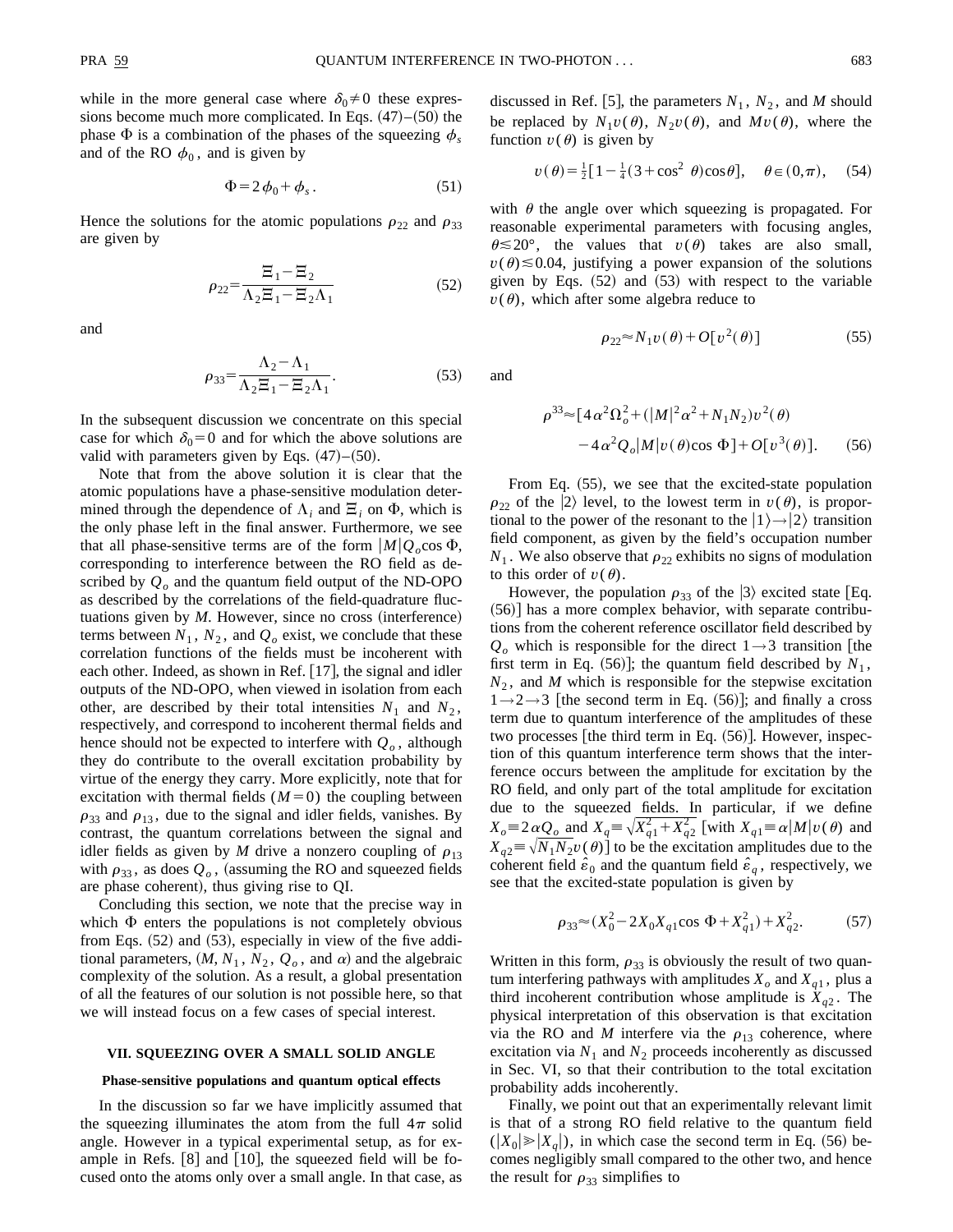$$
\rho_{33} \approx 4\alpha^2 Q_o^2 \bigg[ 1 - \frac{|M|}{Q_o} v(\theta) \cos \Phi \bigg]. \tag{58}
$$

From this final expression, we see that by measuring the modulation of the excited-state population, the quantity *M* can be inferred, and hence an access is gained to the nonclassical statistics of the squeezed field as described by the correlation function  $M(\Omega)$ , where, from Eq. (7),  $\langle a(\Omega)a(\Omega')\rangle = M(\Omega)\delta(\Omega+\Omega')$ , with  $\Omega$  and  $\Omega'$  defined as the offset frequencies for the signal and idler fields in a rotating frame at  $\omega_0$  (i.e.,  $\omega_s = \omega_0 + \Omega$  and  $\omega_i = \omega_0 - \Omega'$ ). Note that the signal and idler fields can have substantial frequency offsets, so that  $\Omega/\omega_o$  is not necessarily a small quantity (in the particular example studied in Ref.  $[10]$ ,  $|\omega_s$  $-\omega_i/2\pi \approx 25$  THz). This large frequency offset will nonetheless be ''demodulated'' by the atom which is acting as a nonlinear mixer  $[12]$ . We suggest that this capability opens new avenues for the detection of nonclassical correlations at ultrahigh frequency offsets which are beyond the range of conventional homodyne detection, and which we previously discussed in Ref. [10]. In particular, note that the form of quadrature amplitudes change from the usual case in quantum optics for which  $\Omega/\omega_0 \ll 1$  [24,25].

From an experimental point of view, it is desirable to maximize the signal-to-noise ratio of the observation, which in the context of Eq.  $(58)$  implies that we would like to maximize  $4\alpha^2 Q_o^2$ , and simultaneously have that  $|M|v(\theta)$  $\approx Q_0$ . This combination guarantees that the QI will have the largest possible contrast (i.e.,  $0 \le \rho_{33} \le 8 \alpha^2 Q_o^2$ ), and also that the maximum of the signal (proportional to  $\rho_{33}$ ) will be as large as possible. Recalling that Eq.  $(58)$  has been derived under the assumption that  $X_o \ge X_q > X_{q1}$ , we see that the above optimization is subject to the constraint  $2\alpha Q_o$  $\gg |M|v(\theta)$ , which, combined with our requirement that  $|M|v(\theta) \approx Q_o$ , leads to the conclusion that for optimum experimental conditions we should have  $2\alpha \ge 1$ , or equivalently  $\sqrt{\gamma_2 / \gamma_3}$  > 0.5. Hence the choice of the atom to use in this particular type of experiment is crucial, since the accuracy of the observation is ultimately determined by the atomic decay rates, and in particular by the ratio of  $\gamma_2$  to  $\gamma_3$ . In our experimental work of Ref. [10],  $\sqrt{\gamma_2}/\gamma_3 \approx 1.29$ .

Turning now to the size of the modulation in Eq.  $(58)$ , we note that it can be characterized by the visibility *V* as defined by

$$
V = \frac{(\rho_{33})_{\text{max}} - (\rho_{33})_{\text{min}}}{(\rho_{33})_{\text{max}} + (\rho_{33})_{\text{min}}}.
$$
 (59)

Assuming  $N_1 = N_2 \equiv N$ , we have that, for quantum squeezing,  $N < |M| \le \sqrt{N(N+1)}$ , where for classical states  $|M|$  $\langle N$ . Hence,  $N/Q_o \langle V_{squeezed} \leq \sqrt{N(N+1)/Q_o}$  and  $V_{classical}$  $\leq N/Q_o$  for the cases of squeezed and classical field excitation, respectively, with fundamentally different functional dependences. In particular, for the case of quantum squeezing in minimum uncertainty states,  $V_{\text{squeezed}}(N\rightarrow 0)$  $\rightarrow \sqrt{N/Q_o}$  which has a characteristic square-root dependence on *N*. Observation of this dependence would constitute an unambiguous quantum effect of the same nature as that of Ref. [8]. As a matter of fact, this type of experiment has certain advantages over that of Ref.  $[8]$ , where we sought an



FIG. 2. Atomic populations (a)  $\rho_{22}$  and (b)  $\rho_{33}$  vs the focusing angle of squeezing  $\theta$  and the quantum interference angle  $\Phi$  plotted for  $\alpha = \sqrt{\gamma_2 / \gamma_3} = \sqrt{5/3}$ ,  $Q_o = 0.1$ ,  $N_1 = N_2 = 0.1$ , and  $|M| = \sqrt{N(N+1)}$ .

asymptotically linear dependence for the two-photon excitation versus the intensity of the incident squeezed vacuum for the case of small *N*. In particular, the signal for the experiment proposed here, the distinctive functional form of  $\sqrt{N}$ , could be easier to identify as compared to the linear functional form *N*, which can have other origins if necessary precautions are not taken (e.g., the scattered background from the squeezed field also scales as *N*). Last but not least, the actual data acquisition (photocounting) could be viewed in the frequency domain, where, as in Ref.  $[10]$ , one looks at the Fourier transform of the photocurrent, in this way reducing the background content at the observation frequency and improving the signal-to-noise ratio. Note that for a photoncounting experiment, with  $Q_o=0$  as in Ref. [8], one detects a signal given by the term  $X_q^2 = (|M|^2 \alpha^2 + N_1 N_2) v^2(\theta)$  in Eq. (56). By contrast, with  $Q<sub>o</sub>$  nonzero, there is "mixing" gain so that  $X_q X_0$ ,  $X_0^2 \gg X_q^2$ . The operational advantage is that the quantum noise (photon counting associated with  $X_0^2$ ) can then be dominant over other noises such as dark counts in the photodetectors and scattered light, which were limiting factors in the experiment of Ref.  $[8]$ .

# **VIII. SQUEEZING OVER A LARGE SOLID ANGLE**

By increasing the angle of focusing of the squeezed light onto the atoms, the value of  $v(\theta)$  increases, and additional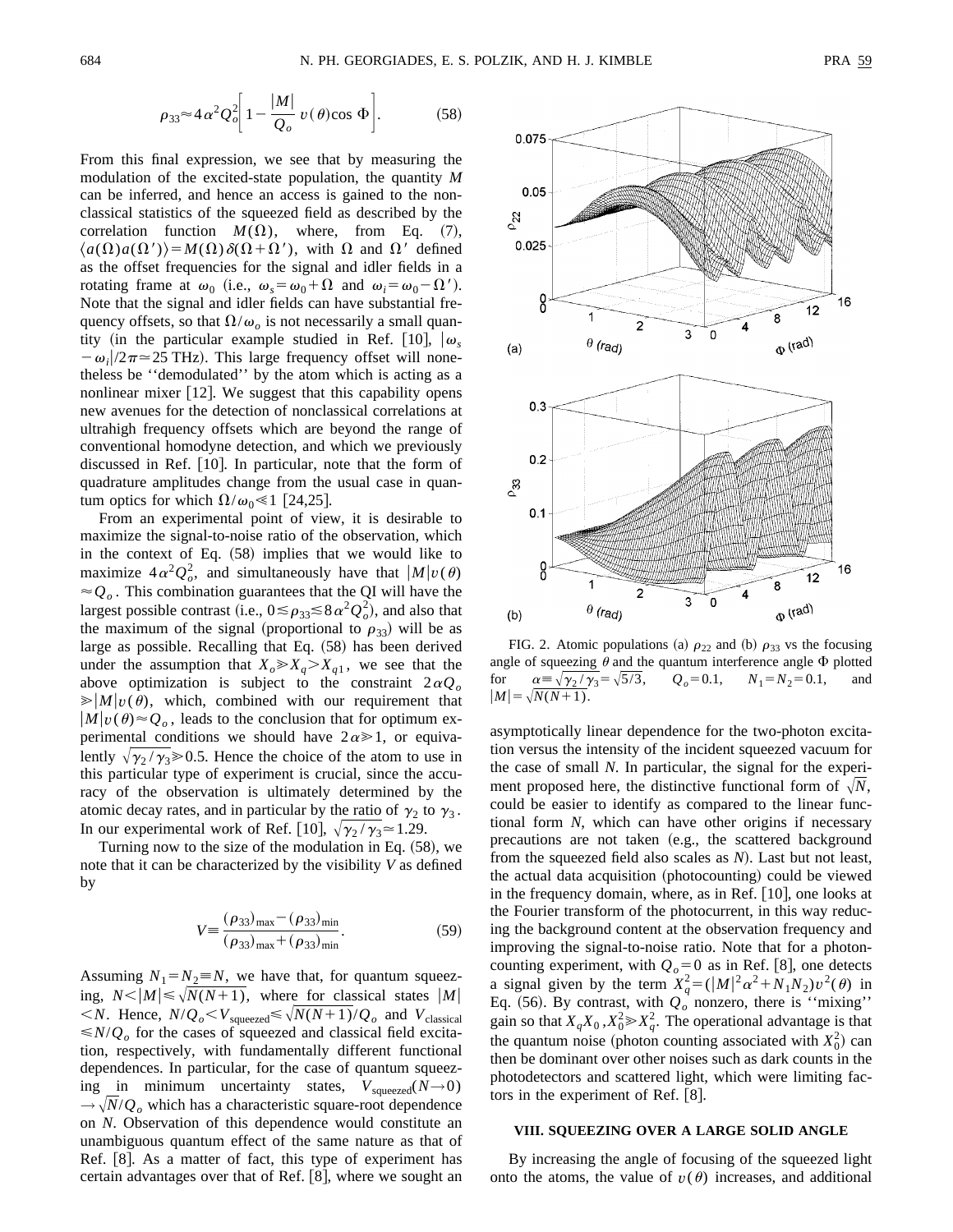

FIG. 3. Atomic populations (a)  $\rho_{22}$  and (b)  $\rho_{33}$  vs the focusing angle of squeezing  $\theta$  and the quantum interference angle  $\Phi$ plotted for  $\alpha = \sqrt{\gamma_2 / \gamma_3} = \sqrt{5/3}$ ,  $Q_o = 0.1$ ,  $N_1 = N_2 = 1$ , and  $|M| = \sqrt{N(N+1)}$ .

terms in the expansion of  $v(\theta)$  in Eqs. (55) and (56) must be retained for the solution to be accurate. Figures 2–4 show graphs of the full solution for the excited-state populations  $\rho_{22}$  and  $\rho_{33}$  as a function of the focusing angle  $\theta$  and of the quantum interference phase  $\Phi$ . Clearly, along the  $\Phi$  axis we observe the  $2\pi$ -periodic structure ( $\pi$  periodic in the phase  $\phi$ <sub>o</sub> of the RO) of the atomic populations, a direct consequence of quantum interference, while along the  $\theta$  dimension we see increasingly interesting features that appear as the solid angle of coverage is increased. In particular, the effects of QI become much more profound for large focusing angles; for example, for certain  $\Phi$  in Figs. 3 and 4 it leads to complete suppression of the two-excited-state population  $\rho_{22}$ . To elaborate more on this point, assuming complete coverage of the atoms by the squeezing (i.e.,  $\theta = \pi$ ) it can be shown from Eqs. (52) and (53) that for the particular choice of  $\Phi = \pi/2$ ,  $N_s = N_i = N = [1/(\alpha^2 - 1)],$  and  $|M| = \sqrt{N(N+1)},$ 

$$
\rho_{22} = 0 \tag{60}
$$

and

$$
\rho_{33} = \frac{1}{2} \,. \tag{61}
$$

It is noted that this interesting case only occurs for atomic systems with linewidths satisfying  $\gamma_2 > \gamma_3$ , since *N* has to be a positive number.



FIG. 4. Atomic populations (a)  $\rho_{22}$  and (b)  $\rho_{33}$  vs the focusing angle of squeezing  $\theta$  and the quantum interference angle  $\Phi$  plotted for  $\alpha = \sqrt{\gamma_2 / \gamma_3} = \sqrt{5/3}$ ,  $Q_o = 0.1$ ,  $N_1 = N_2 = 10$ , and  $|M|$  $=\sqrt{N(N+1)}$ .

The particular choice of parameters for Figs. 2–4 is such as to model the atomic system studied in Ref.  $[10]$ , for which  $\alpha \approx \sqrt{5/3}$ , and where the intensity of the RO was  $Q_0 \approx 0.1$ . Recall that the theory of Eqs.  $(52)$  and  $(53)$  was developed under the assumption of weak RO fields, for which Stark shifts caused by these can be neglected and hence we limit  $Q_0 \ll 1$ . Nevertheless, inclusion of the Stark shifts due to the *Qo* field only requires the use of the full expression for *A* [defined in Eq.  $(44)$ ], which simply changes the definition of the quantities  $\Xi_1$ ,  $\Xi_2$ ,  $\Lambda_1$ , and  $\Lambda_2$  in Eqs. (47)–(50).

Note that in the experiment  $[10]$  the focusing angle was very small  $\theta \approx 0.1$  rad, and hence only simple sinusoidal oscillations were present rather than the more complex interference patterns that appear for higher values of  $\theta$  as shown on Figs. 2–4. In the examples presented here, we have assumed a minimum uncertainty state with  $|M|^2 = N(N+1)$ , where  $N \equiv N_1 = N_2$ , and successive figures have been drawn for increasingly stronger squeezed fields. There, for Fig. 2 we assume  $N=0.1$ , for Fig. 3 we use  $N=1$ , and for Fig. 4 we use  $N=10$ . Note that *M* and *N* refer to the squeezed field at the source, with the factor  $v(\theta)$  accounting for "alterations" in coupling the source to the atoms. We also note that by changing the value of  $\alpha$ , the corresponding graphs will take both quantitatively as well as qualitatively different forms than shown in Figs. 2–4.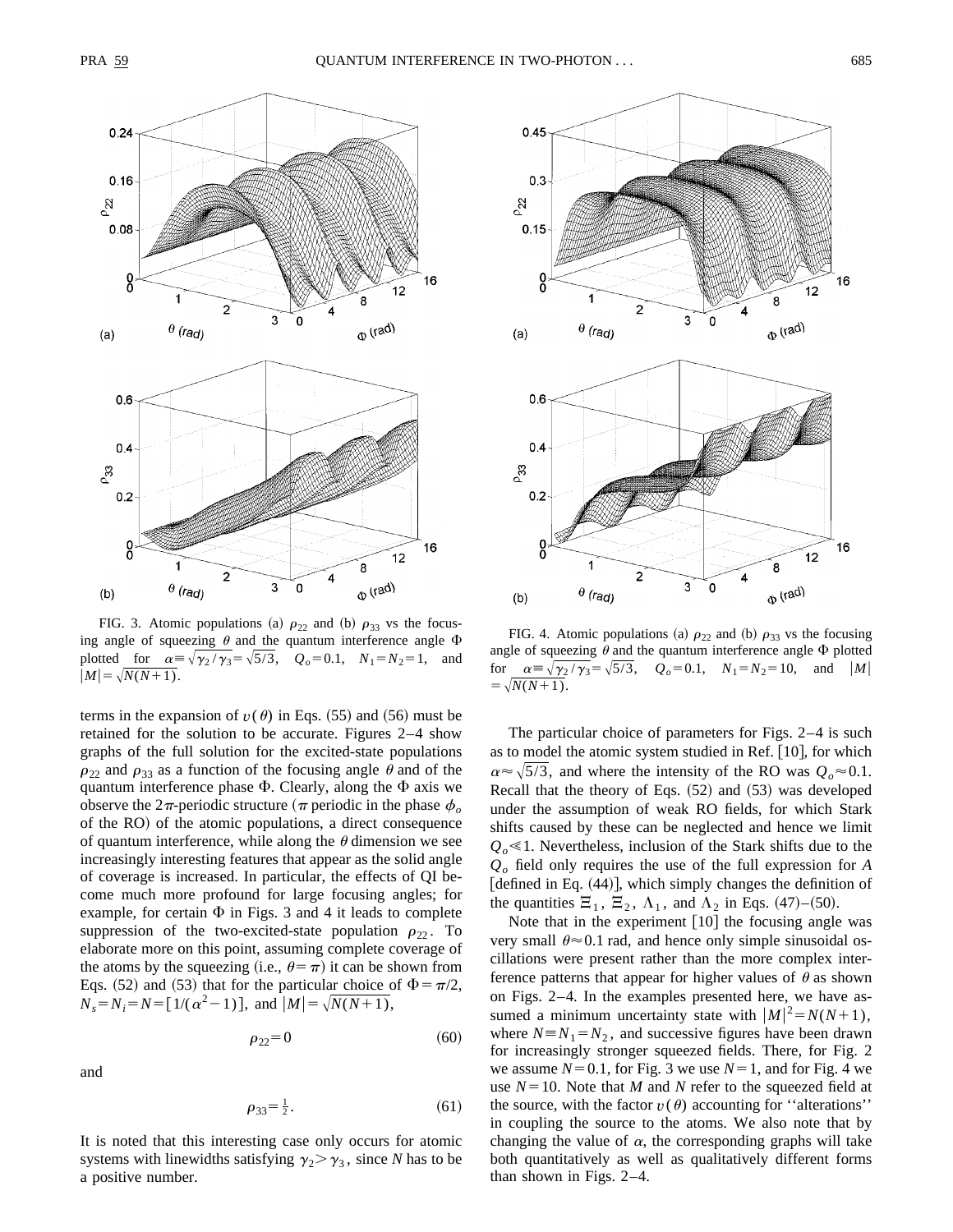## **A. Phase sensitivity of atomic populations and quantum optical effects**

As previously noted, the atomic populations  $\rho_{22}$  and  $\rho_{33}$ , exhibit phase sensitivity via the dependencies expressed in Eqs. (52) and (53) on the term  $Q_o|M|\cos \Phi$  [here we have set  $v(\theta) = 1$ . Hence *both*  $Q_o$  and *M* must be nonzero in order to have phase-sensitive atomic populations. In the case of thermal excitation for which  $M=0$  and the signal and idler fields are each in a thermal state with occupation number given by  $N_1$  and  $N_2$ , respectively, there is no phase sensitivity, and the atomic populations can be shown to be equal to

$$
\rho_{22}^{\text{th}} = \frac{(N_1 \alpha^2 + N_2 + 1)(N_2 N_1 + N_1 + 4Q_o^2)}{4Q_o^2 (1 + 3N_1 \alpha^2 + 3N_2 + 2\alpha^2) + (1 + N_2 + 3N_2 N_1 + 2N_1)(N_1 \alpha^2 + N_2 + 1)}
$$
(62)

and

$$
\rho_{33}^{\text{th}} = \frac{4Q_o^2(N_1\alpha^2 + N_2 + \alpha^2) + (N_1\alpha^2 + N_2 + 1)N_2N_1}{4Q_o^2(1 + 3N_1\alpha^2 + 3N_2 + 2\alpha^2) + (1 + N_2 + 3N_2N_1 + 2N_1)(N_1\alpha^2 + N_2 + 1)}.
$$
\n(63)

Note that by setting  $Q_o=0$  we recover Eqs. (12) and (13) of Ref. [5(b)].

Next we turn to the case  $M \neq 0$ , which implies phase sensitivity but does not necessarily imply a nonclassical effect. In particular, one should compare the minimum uncertainty quantum states for which  $|M|^2 = N(N+1)$  with the "closest" classical states, namely, the classical squeezed states for which  $|M|^2 = N^2$  (here, as above, we make the simplifying assumption that  $N_1 = N_2 = N$ ). In both cases, we have phase-sensitive atomic populations. In order to identify intrinsically quantum effects associated with the nonclassical nature of the quantum squeezed vacuum, we concentrate on the region of small  $N \leq 1$ , where the distinction between the effects of classical and quantum squeezing is maximum. In particular, if we assume that  $N \leq 1$ , we can expand the solutions for the atomic populations  $\rho_{22}$  and  $\rho_{33}$  as given by Eqs. (52) and (53) in powers of *N*, which leads to

$$
\rho_{22}^{q} = \frac{1}{(1+2\alpha^{2}) + \frac{1}{4Q_{o}^{2}}} \left[ 1 + \frac{\alpha^{2} + 1}{(1+2\alpha^{2}) + \frac{1}{4Q_{o}^{2}}} \frac{\sqrt{N}}{Q_{o}} \cos \Phi \right] + O(N)
$$
(64)

and

$$
\rho_{33}^q = \frac{\alpha^2}{(1+2\alpha^2) + \frac{1}{4Q_o^2}} \left[ 1 - \frac{\alpha^2 + \frac{1}{4Q_o^2}}{(1+2\alpha^2) + \frac{1}{4Q_o^2}} \frac{\sqrt{N}}{Q_o} \cos \Phi \right] + O(N) \tag{65}
$$

for the case of excitation with quantum squeezing. For the excitation with classical squeezing, we obtain

$$
\rho_{22}^{\text{cl}} = \frac{1}{(1+2\alpha^2) + \frac{1}{4Q_o^2}} \left[ 1 + \frac{(1+\alpha^2)}{(1+2\alpha^2) + \frac{1}{4Q_o^2}} \frac{N}{Q_o} \cos \Phi \right] + \frac{32Q_o^4(\alpha^4 - 1) + 8Q_o^2(\alpha^2 - 1) + 1}{16Q_o^4 \left( (1+2\alpha^2) + \frac{1}{4Q_o^2} \right)} N + O(N^2)
$$
(66)

and

$$
\rho_{33}^{\text{cl}} = \frac{\alpha^2}{(1+2\alpha^2) + \frac{1}{4Q_o^2}} \left[ 1 - \frac{\alpha^2 + \frac{1}{4Q_o^2}}{(1+2\alpha^2) + \frac{1}{4Q_o^2}} \frac{N}{Q_o} \cos \Phi \right] - \frac{4Q_o^2(\alpha^4 - 1) + (\alpha^4 + 3\alpha^2 - 1)}{4Q_o^2 \left( (1+2\alpha^2) + \frac{1}{4Q_o^2} \right)^2} N + O(N^2). \tag{67}
$$

Equations  $(64)–(67)$  show that for small *N*, phasesensitive modulation onsets for the case of quantum squeezing proportionally to  $\sqrt{N/Q_o}$ , while for the case of classical squeezing the onset of the modulation is proportional to  $N/Q<sub>o</sub>$ , which is of higher order in *N*. This again raises the issue of the functional dependance of the modulation size versus *N*. The distinction between the functional forms  $\sqrt{N}$ and *N* is apparently an unambiguous signature of quantum effects.

For completeness, we note that in the limit  $N_1 = N_2 = N$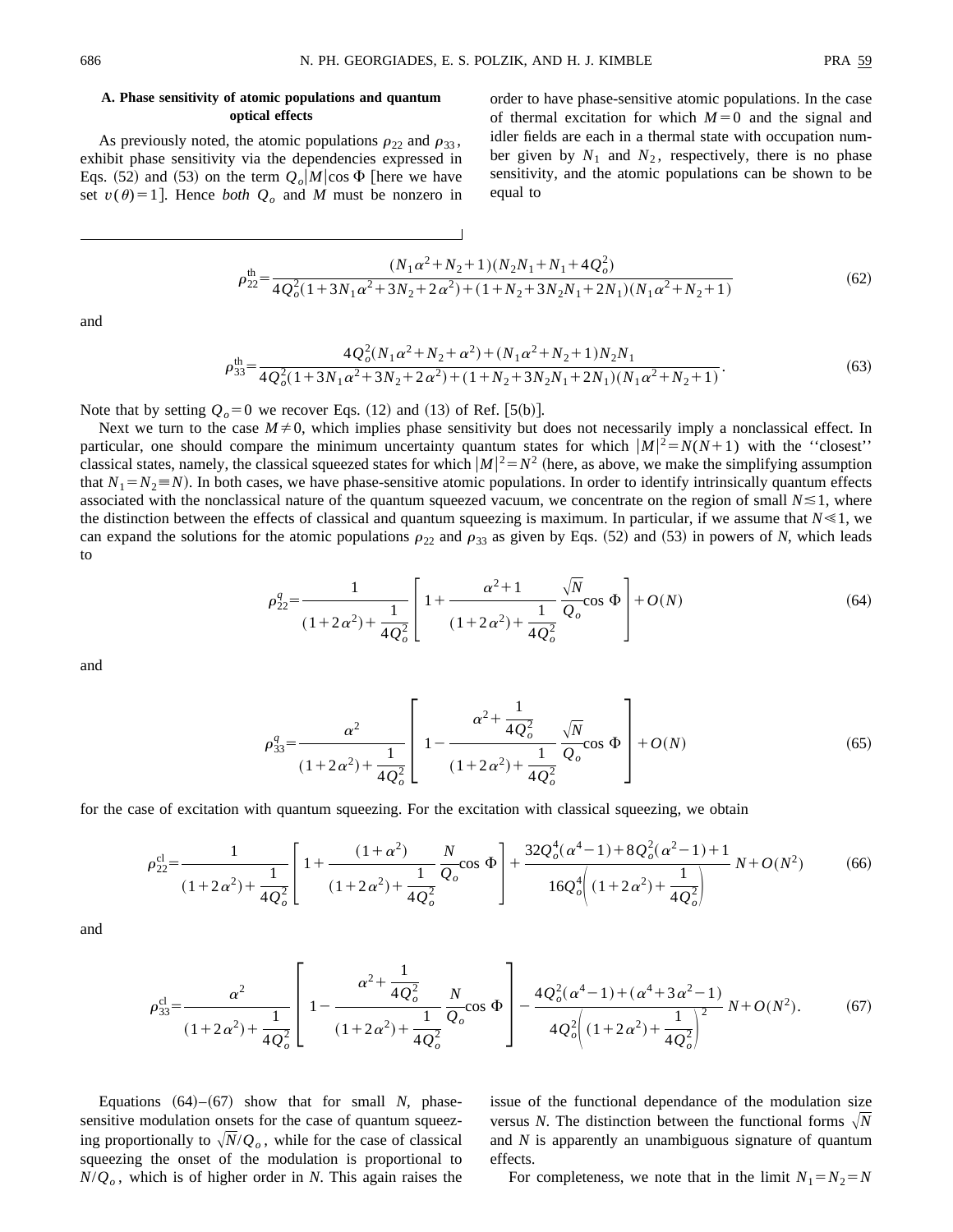

FIG. 5. Atomic populations:  $(\rightarrow)$  solid lines are for  $\rho_{22}$ ;  $(\cdot \cdot \cdot \cdot)$  dotted lines are for  $\rho_{33}$ . Here  $\alpha \equiv \sqrt{\gamma_2 / \gamma_3} = \sqrt{1/10}$  and  $Q_o$ =0.1. *N*=0.1 for (a<sub>sq</sub>) and (a<sub>cl</sub>), *N*=1 for (b<sub>sq</sub>) and (b<sub>cl</sub>), and  $N=10$  for (c<sub>sq</sub>) and (c<sub>cl</sub>). Two cases of excitation with quantum squeezed light  $[M] = \sqrt{N(N+1)}$  [(a<sub>sq</sub>), (b<sub>sq</sub>), and (c<sub>sq</sub>)] and classical squeezed light ( $|M|=N$ ) [(a<sub>cl</sub>), (b<sub>cl</sub>), and (c<sub>cl</sub>)] have been considered.

 $\leq 1$ , expansions of Eqs. (62) and (63), for excitation with thermal fields, results in

$$
\rho_{22}^{\text{th}} = \frac{1}{(1+2\alpha^2) + \frac{1}{4Q_o^2}} + \frac{32Q_o^4(\alpha^4 - 1) + 8Q_o^2(\alpha^2 - 1) + 1}{16Q_o^4 \left( (1+2\alpha^2) + \frac{1}{4Q_o^2} \right)^2} N
$$
  
+  $O(N^2)$  (68)

and



FIG. 6. Atomic populations:  $(\rightarrow)$  solid lines are for  $\rho_{22}$ ;  $(\cdot \cdot \cdot \cdot)$  dotted lines are for  $\rho_{33}$ . Here  $\alpha \equiv \sqrt{\gamma_2 / \gamma_3} = \sqrt{5/3}$  and  $Q_0$ =0.1. *N*=0.1 for (a<sub>sq</sub>) and (a<sub>cl</sub>), *N*=1 for (b<sub>sq</sub>) and (b<sub>cl</sub>); and  $N=10$  for (c<sub>sq</sub>) and (c<sub>cl</sub>). Two cases of excitation with quantum squeezed light  $\left[ |M| = \sqrt{N(N+1)} \right] \left[ (a_{sq}), (b_{sq}), \text{ and } (c_{sq}) \right]$  and classical squeezed light ( $|M|=N$ )  $[(a_{c1}), (b_{c1}),$  and  $(c_{c1})]$  have been considered.



FIG. 7. Atomic populations:  $(\rightarrow)$  solid lines are for  $\rho_{22}$ ;  $(\cdot \cdot \cdot \cdot)$  dotted lines are for  $\rho_{33}$ . Here  $\alpha = \sqrt{\gamma_2 / \gamma_3} = \sqrt{10/1}$  and  $Q_0$ =0.1. *N*=0.1 for (a<sub>sq</sub>) and (a<sub>cl</sub>), *N*=1 for (b<sub>sq</sub>) and (b<sub>cl</sub>), and  $N=10$  for (c<sub>sq</sub>) and (c<sub>cl</sub>). Two cases of excitation with quantum squeezed light  $[M] = \sqrt{N(N+1)}$  [(a<sub>sq</sub>), (b<sub>sq</sub>), and (c<sub>sq</sub>)] and classical squeezed light ( $|M|=N$ )  $[(a_{c1}), (b_{c1}),$  and  $(c_{c1})]$  have been considered.

$$
\rho_{33}^{\text{th}} = \frac{\alpha^2}{(1+2\alpha^2) + \frac{1}{4Q_o^2}} - \frac{4Q_o^2(\alpha^4 - 1) + (\alpha^4 + 3\alpha^2 - 1)}{4Q_o^2 \left( (1+2\alpha^2) + \frac{1}{4Q_o^2} \right)^2} N
$$
  
+  $O(N^2)$ , (69)

which contain the same terms as  $\rho_{22}^{cl}$  and  $\rho_{33}^{cl}$  as in Eqs. (66) and  $(67)$ , but without the modulation.

Figures 5–7 show examples of the quantum interference patterns that are predicted from our theory  $\lceil \text{Eqs.} (52) \rceil$  and  $(53)$ ] (without the assumption that  $N \le 1$ ) for an extensive set of parameters. For each figure we choose a different value for  $\alpha$ , with  $\alpha = \sqrt{1/10}$  for Fig. 5,  $\alpha = \sqrt{5/3}$  for Fig. 6, and  $\alpha = \sqrt{10/1}$  for Fig. 7. According to the definition of  $\alpha$  [Eq.  $(39)$ , we note that these values correspond to the ratios of the atomic linewidths equal to  $\gamma_2 / \gamma_3 = 0.1$ , 1.67, and 10 for Figs. 5, 6, and 7, respectively. With other parameters kept the same, it is clear that in the first case with  $\gamma_2 / \gamma_3 = 0.1$  the atomic population of the second excited level would be in general greater than the atomic population of the third excited level,  $\rho_{22} > \rho_{33}$ , while in the third example with  $\gamma_2 / \gamma_3 = 10$  the opposite must be true, as is evident from Figs. 7. In addition, each figure has been plotted for three different values of *N*, while  $Q_0 = 0.1$  has been kept constant throughout. For each of these cases we show the atomic populations  $\rho_{22}$  and  $\rho_{33}$  for excitation with minimum uncertainty quantum squeezing  $|M|^2 = N(N+1)$  and for classical squeezing  $|M|^2 = N^2$ .

#### **B. Quantum optical effects in phase-sensitive inversion**

Another interesting feature of the atomic system under consideration is the fact that it exhibits phase-sensitive inver-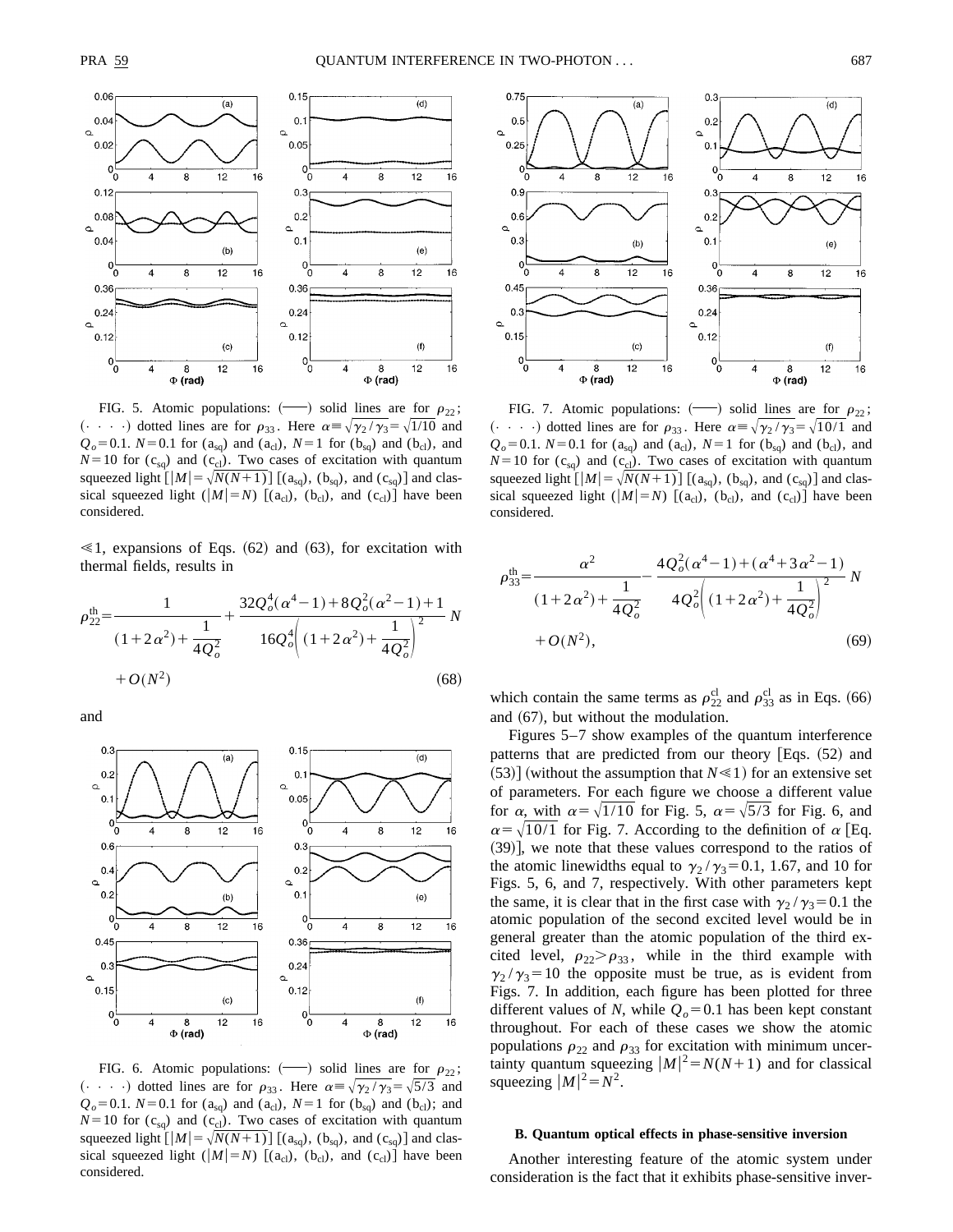$\overline{\phantom{a}}$ 

sion. This subject is of particular interest because, as in Ref.  $[28]$ , the phase sensitivity is induced by squeezed light. For the purposes of the present discussion we find it convenient to define a measure of the inversion between the  $|i\rangle$  and  $|j\rangle$ states in terms of the ratio of the populations  $\rho_{ii}$  and  $\rho_{jj}$  in these two states according to

$$
I_{ij} \equiv \frac{\rho_{ii}}{\rho_{jj}}.\tag{70}
$$

Once more making the simplified assumption that  $N_1 = N_2 \equiv N$  leads to the following expression for the population inversion between the three- and two-excited levels:

$$
I_{32} = \frac{\rho_{33}}{\rho_{22}} = \frac{\left(4\frac{N(\alpha^2+1)+\alpha^2}{N(\alpha^2+1)+1} - \Psi^2 \sin^2\Phi\right)Q_o^2 - \alpha\Psi Q_o \cos\Phi - |M|^2 \frac{N(\alpha^2+1)-\alpha^2}{N(\alpha^2+1)+1} + N^2}{(4-\Psi^2 \sin^2\Phi)Q_o^2 + N(N+1) - |M|^2},\tag{71}
$$

where

$$
\Psi = \frac{4\,\alpha|M|}{N(\,\alpha^2 + 1) + 1}.\tag{72}
$$

This expression takes fundamentally different forms depending on the statistics of the signal and idler fields used for the excitation. In particular, for minimum uncertainty squeezed states,  $|M|^2 = N(N+1)$ , we find

$$
I_{32}^{q} = \frac{\left(4\frac{N(\alpha^{2}+1)+\alpha^{2}}{N(\alpha^{2}+1)+1} - \Psi_{q}^{2}\sin^{2}\Phi\right)Q_{o}^{2} - \alpha\Psi_{q}Q_{o}\cos\Phi + \frac{N\alpha^{2}}{N(\alpha^{2}+1)+1}}{(4-\Psi_{q}^{2}\sin^{2}\Phi)Q_{o}^{2}},
$$
\n(73)

while for classically squeezed states  $|M|^2 = N^2$  we have

$$
I_{32}^{\text{cl}} = \frac{\left(4\frac{N(\alpha^2+1)+\alpha^2}{N(\alpha^2+1)+1} - \Psi_{\text{cl}}^2\sin^2\Phi\right)Q_o^2 - \alpha\Psi_{\text{cl}}Q_o\cos\Phi + \frac{N^2(\alpha^2+1)}{N(\alpha^2+1)+1}}{(4-\Psi_{\text{cl}}^2\sin^2\Phi)Q_o^2 + N},\tag{74}
$$

and for thermal states  $|M|^2 = 0$  we obtain

$$
I_{32}^{\text{th}} = \frac{4\frac{N(\alpha^2 + 1) + \alpha^2}{N(\alpha^2 + 1) + 1} Q_o^2 + N^2}{4Q_o^2 + N(N + 1)}.
$$
 (75)

Here, from Eq. (72),  $\Psi_q$  and  $\Psi_{cl}$  are defined to be

$$
\Psi_q \equiv \frac{4\,\alpha\,\sqrt{N(N+1)}}{N(\,\alpha^2+1)+1} \tag{76}
$$

and

$$
\Psi_{\rm cl} \equiv \frac{4\,\alpha N}{N(\alpha^2 + 1) + 1}.\tag{77}
$$

Note that in the cases described above, the mean photon flux as given by *N* is the same, with only the form of *M* changing from one expression to the other. Also observe that the inversion is phase sensitive for both quantum and classical squeezed states, but not for thermal fields. As before, in order to differentiate between classical  $|M|=N$  and quantum  $|M| = \sqrt{N(N+1)}$  effects, we must concentrate on the region where the difference is the largest, which is for small *N*  $\leq$  1. Assuming *N*  $\leq$  1 and *N*  $\lt Q_o$ , allows us to expand Eqs.  $(73)$  and  $(74)$  in powers of *N*, leading to

$$
I_{32}^q = \alpha^2 - \alpha^2 \frac{\sqrt{N}}{Q_o} \cos \Phi + O(N) \tag{78}
$$

for the case of excitation with quantum squeezing, while for excitation with classical squeezing we obtain that

$$
I_{32}^{\rm cl} = \alpha^2 + \left(1 - \alpha^4 - \frac{\alpha^2}{4Q_o^2}\right)N - \alpha^2 \frac{N}{Q_o} \cos \Phi + O(N^2). \tag{79}
$$

Again, for the purposes of completeness, expansion of Eq.  $(75)$  gives

$$
I_{32}^{\text{th}} = \alpha^2 + \left(1 - \alpha^4 - \frac{\alpha^2}{4Q_o^2}\right)N + O(N^2)
$$
 (80)

for the case of thermal fields.

The ratio of the atomic linewidths  $\alpha$  plays a key role in the determination of the values the inversion takes. In par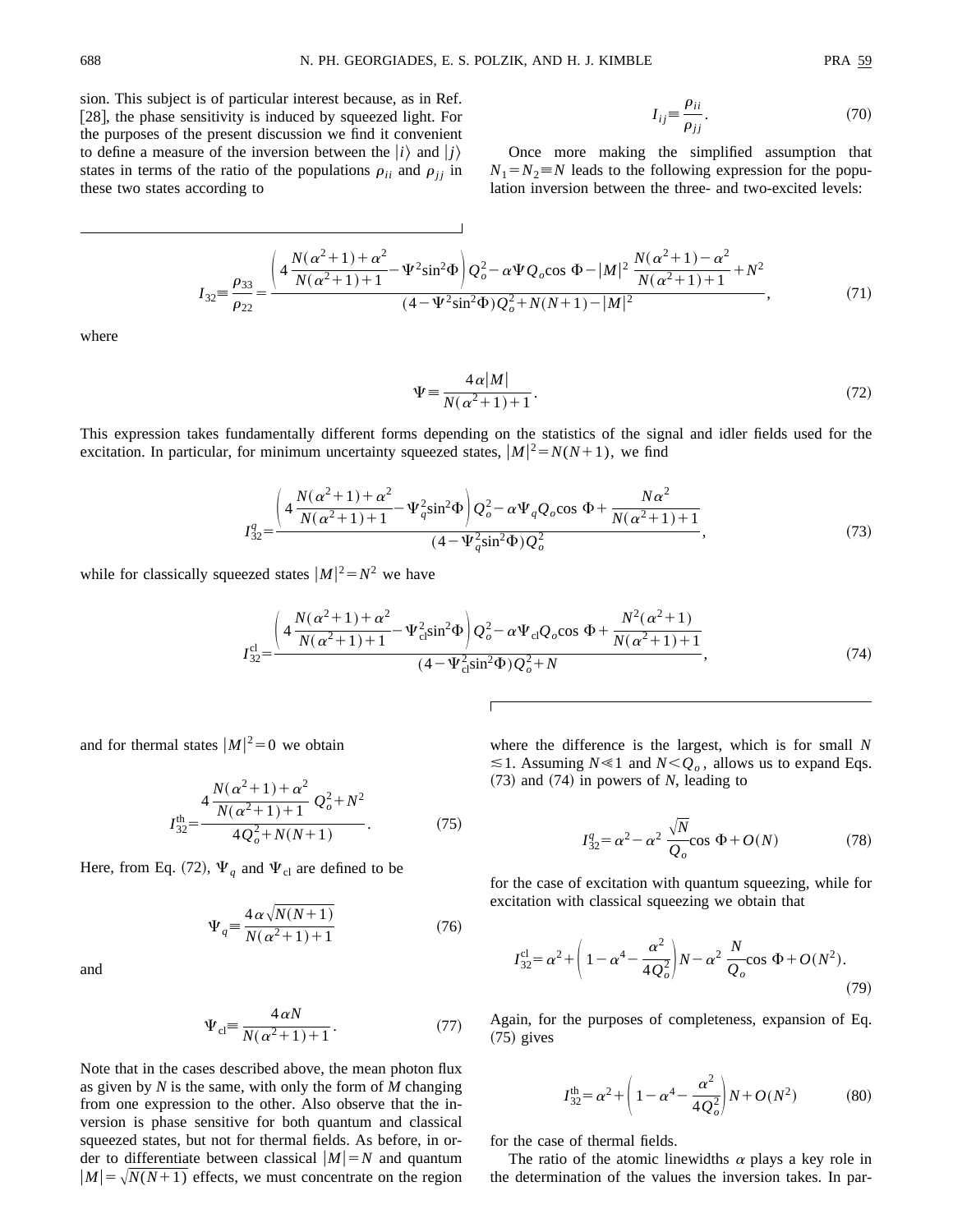ticular, if we turn off the quantum (or classical) field (i.e., set  $N=M=0$ ) then  $I_{32}^q = I_{32}^{cl} = I_{32}^{th} = \alpha^2$ , which, when combined with the definition of the inversion  $I_{32} = \rho_{33} / \rho_{22}$  and the definition of  $\alpha=\sqrt{\gamma_2/\gamma_3}$ , leads to  $\rho_{33}\gamma_3=\rho_{22}\gamma_2$ . This is what we would naturally expect from the atomic rates of spontaneous emission when the system is driven only by the RO field  $Q_o$ .

Returning now to the discussion of how to distinguish between intrinsically quantum versus classical effects, we observe that Eq.  $(78)$  predicts that even for arbitrarily small driving fields (i.e.,  $N \le 1$  and  $Q_0 \le 1$ ), and as long as  $\sqrt{N/Q_0} \approx 1$ , we can obtain phase-sensitive inversion that varies between the extreme values  $0 \leq I_{32}^q \leq 2\alpha^2$ . In other words, the correlations of the fluctuations of the nonclassical field  $\hat{\epsilon}_q$  as expressed by *M*, and the QI of the excitation amplitudes, can lead to a complete suppression of the excited-state population  $(I_{32}^q=0)$ , or, in the opposite extreme, to population inversion twice as large as the usual inversion  $(I_{32}^q)$  $=2\alpha^2$ ). Hence the effect of phase-sensitive inversion can be viewed as a modification of the relative strength of the spontaneous emission rates for the 3*→*2 and 2*→*1 transitions, where, for complete suppression of the excited state population,  $\alpha \rightarrow \alpha_{\text{eff}}=0$ ; however in the opposite extreme  $\alpha \rightarrow \alpha_{\text{eff}}$  $=\sqrt{2}\alpha$  (recall that  $\alpha=\sqrt{\gamma_2/\gamma_3}$ ). Similar effects of QI and modification of the effective decay rates have been extensively studied in the context of lasing without inversion  $[26]$ . However, in our case we have a ''new player'' on the scene, namely, the quantum statistics of the exciting fields as described by the correlations of the quadrature fluctuations given by *M*.

The above qualitative observations, although not unique to quantum squeezing [since Eq.  $(79)$  implies that the inversion modulates above and below the value  $\alpha^2$  even with classical squeezing (i.e.,  $M=N$ )], do, however, contain quantitatively distinctive differences between the cases of excitation with classical versus quantum squeezing. In particular, Eq.  $(79)$  implies that in the same limiting case as we have considered above, (i.e.,  $N \le 1$  and  $Q_0 \le 1$ ), and assuming that the value of  $\alpha$  is not very large (i.e.,  $\alpha \ll 1/Q_o$ ), the population inversion between the three- and two-excited states is roughly constant,  $I_{32}^{\text{cl}} \approx \alpha^2 [1 - (N/4Q_o^2)] \approx \frac{3}{4} \alpha^2$  (assuming as above that  $\sqrt{N}/Q_0 \approx 1$ . Hence we have a very strong prediction that will distinguish between intrinsically quantum versus classical effects in a much more profound way than the difference in functional form that was mentioned above, or that which was studied in Ref.  $[8]$ , namely, that excitation of the atoms by a combination of a very weak quantum field  $\hat{\epsilon}_q(M=\sqrt{N(N+1)},N\leq 1)$  and a very weak classical RO field  $\hat{\epsilon}_0(Q_0 \le 1)$  will lead to phase-sensitive inversion between the three- and two-excited levels that could range between 0 and  $2\alpha^2$ . This is in sharp contrast to excitation by classical squeezed fields, for which the phase sensitivity of the inversion disappears, and which, within the limits of this calculation, will have a value roughly equal to  $\frac{3}{4}\alpha^2$ . The price to pay is that we have limited ourselves to very weak excitation fields, and hence the excited-state populations which ultimately determine the size of the signal to be observed are also very weak, which reduces the signalto-noise ratio and makes the experiment more difficult. Nevertheless, this is a good technique for observing intrinsically quantum effects associated with the interaction of nonclassical states of the electromagnetic field with atoms, which very distinctively distinguishes between classical and quantum effects, and which persists even for very small focusing angles of the squeezed vacuum onto the atoms  $[N \rightarrow Nv(\theta) \ll 1]$ .

For completeness, we note that for the case of thermal excitation the population inversion in the above limit of weak fields reduces to  $I_{32}^{\text{th}} \approx \alpha^2 [1 - (N/4Q^2)]$ , which is the same limit as for classical squeezing. In other words, the case of very weak classical squeezed fields resembles the case of thermal fields, and loses its squeezing character (scales as  $N$ ), while as we have seen that in the case of quantum squeezing the effects of squeezing persist (scale as  $\sqrt{N}$ ).

# **IX. CONCLUSION**

In this paper we have presented a solution based on the quantum master equation for the problem of two-photon excitation of a three-level atom by a combination of the signal and idler output fields from a ND-OPO and a strong coherent RO field. As a result of the combined excitation, and due to the presence of multiple excitation pathways, the atomic populations exhibit phase sensitivity to the relative phase of the fields, and in particular to the asymmetric distribution of fluctuations for a squeezed state. We have derived analytic expressions for the excited-state populations  $\rho_{22}$  and  $\rho_{33}$ , and have analyzed several examples of quantum interference in the system including the effects of finite angle of focusing of the squeezed field onto the atoms, which is a crucial experimental constraint. Particular emphasis was given to identifying intrinsically quantum effects associated with the nonclassical nature of the squeezed vacuum, with specific comparison to the closest classical analog of quantum squeezing, for which similar qualitative but different quantitative effects can be observed. Additional comparisons to the simpler case where the signal and idler fields are in a thermal state have been presented. Finally, we have analyzed population inversion in our system, which was shown to be phase sensitive due to QI, and demonstrated that for weak excitation there are distinct differences between excitation with quantum versus classical squeezing.

One notable feature of the class of nonclassical phenomena that we have considered here is that they manifest for small intensities of the squeezed field, and in fact they become more pronounced as this intensity decreases. This is in contrast with a different class of phenomena (such as subnatural line narrowing  $[1]$  for which the nonclassical nature of the effects associated with the interaction of nonclassical states of the electromagnetic field with atoms becomes more pronounced for strong intensities of the squeezed light. However, contrary to the latter case, the phenomena we have discussed in this paper are persistent even for very small coupling efficiencies of the squeezed light with the atoms. This is a crucial feature from an experimentalist point of view, and the observation of any of the nonclassical effects discussed in the literature almost always rely on the ability to realize these effects with very small coupling efficiencies. Therefore, effects which persist independently of coupling